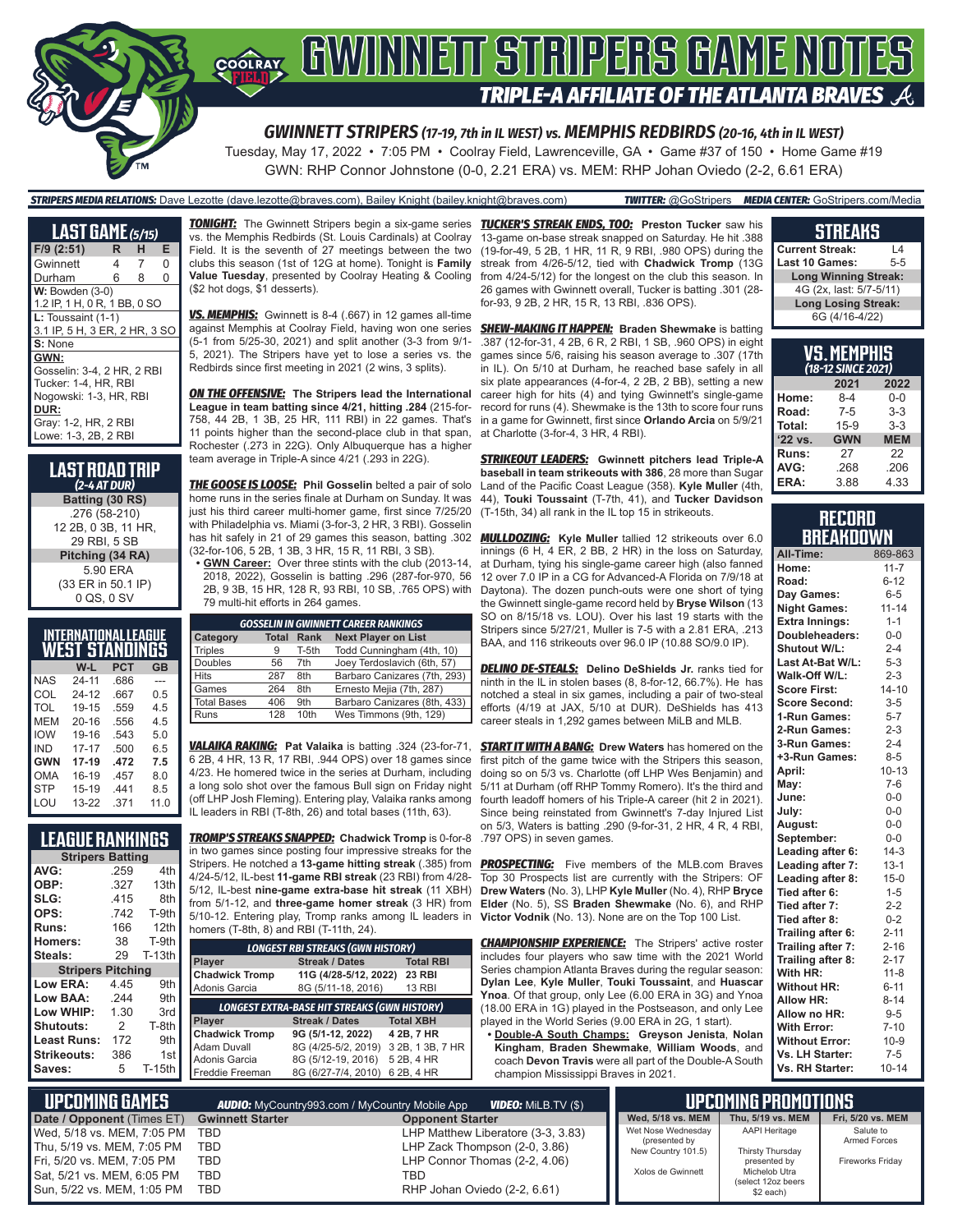



#### *TUESDAY, MAY 17, 2022 VS. MEMPHIS*

| <b>MANAGER MATT TUIASOSOPO</b>                                                                                                                                                                                                                                                                                                                                                                                                                                                                                                                                                                                                                                                                                                                                                                                                                                                                                                                                                                                                                                                                                                                                                                                                                                                                                                                                                                                                                                                                                                                                                                                                                     | <b>VS.2022 OPPONENTS</b>                                                                                                                                                                                                                                                                                                                                                                                                                                                                                                                                                                                                                                                                                                                                                                       |
|----------------------------------------------------------------------------------------------------------------------------------------------------------------------------------------------------------------------------------------------------------------------------------------------------------------------------------------------------------------------------------------------------------------------------------------------------------------------------------------------------------------------------------------------------------------------------------------------------------------------------------------------------------------------------------------------------------------------------------------------------------------------------------------------------------------------------------------------------------------------------------------------------------------------------------------------------------------------------------------------------------------------------------------------------------------------------------------------------------------------------------------------------------------------------------------------------------------------------------------------------------------------------------------------------------------------------------------------------------------------------------------------------------------------------------------------------------------------------------------------------------------------------------------------------------------------------------------------------------------------------------------------------|------------------------------------------------------------------------------------------------------------------------------------------------------------------------------------------------------------------------------------------------------------------------------------------------------------------------------------------------------------------------------------------------------------------------------------------------------------------------------------------------------------------------------------------------------------------------------------------------------------------------------------------------------------------------------------------------------------------------------------------------------------------------------------------------|
| Matt Tuiasosopo is in his second season as the manager of the Stripers in 2022<br>He was named the seventh manager in Gwinnett history on 3/30/21, making him<br>the first former Gwinnett player to manage the club (played OF/1B from 2016-17)<br>In 2021, he guided the Stripers to a 71-58 record (3rd in Triple-A East Southeast<br>Division)  On 5/4/21 at Charlotte, he became the youngest manager in Gwinnett<br>history (34 years, 11 months, 25 days)  From 7/8/21-9/21/21, his Stripers owned<br>the best record in Triple-A Baseball (45-19, .703)  Began his managerial career<br>with Class-A Rome in 2019, earning Atlanta's Bobby Cox Award for Minor League<br>Manager of the Year  Coached at the Braves' Alternate Training Site in 2020.                                                                                                                                                                                                                                                                                                                                                                                                                                                                                                                                                                                                                                                                                                                                                                                                                                                                                      | Home<br>Road<br>Total<br>Home<br>Road<br><b>Total</b><br><b>IND</b><br>$0-0$<br><b>BUF</b><br>$0-0$<br>$0-0$<br>$0-0$<br>$0-0$<br>$0-0$<br><b>CLT</b><br>LOU<br>$0-0$<br>$0-0$<br>$4 - 2$<br>$0-0$<br>$0-0$<br>$4 - 2$<br><b>MEM</b><br>$0-0$<br>$3 - 3$<br>$0 - 0$<br>$3-3$<br><b>DUR</b><br>$2 - 4$<br>$2 - 4$<br><b>NAS</b><br>$2 - 4$<br><b>JAX</b><br>$0-0$<br>$2 - 4$<br>$0-0$<br>$1 - 5$<br>$1 - 5$<br>LHV<br>$0 - 0$<br>$0-0$<br>$0-0$<br><b>NOR</b><br>$5 - 1$<br>$0-0$<br>$5 - 1$<br><b>WEST</b><br>$2 - 4$<br>$3 - 3$<br>$5 - 7$<br>$12 - 12$<br><b>EAST</b><br>$9 - 3$<br>$3-9$                                                                                                                                                                                                    |
| Tuiasosopo's Managerial Career<br>W-L<br><b>PCT</b><br><b>Playoffs</b><br>Games<br>With Gwinnett (2 Seasons):<br>88-77<br>.533<br>165<br>0<br>MiLB Career (3 Seasons):<br>304<br>153-151<br>.503<br>0                                                                                                                                                                                                                                                                                                                                                                                                                                                                                                                                                                                                                                                                                                                                                                                                                                                                                                                                                                                                                                                                                                                                                                                                                                                                                                                                                                                                                                              |                                                                                                                                                                                                                                                                                                                                                                                                                                                                                                                                                                                                                                                                                                                                                                                                |
| <b>EJECTIONS (4)</b><br>Player/Coach<br>Date/Inning<br><b>Umpire</b><br><b>MGR Matt Tuiasosopo</b><br>4/23 at JAX / 6th Inning<br><b>HP Matt Brown</b><br><b>LF Phil Gosselin</b><br>5/7 vs. CLT / 2nd Inning<br><b>HP Takahito Matsuda</b><br>5/7 vs. CLT / 2nd Inning<br><b>MGR Matt Tuiasosopo</b><br><b>HP Takahito Matsuda</b><br>RF Greyson Jenista<br>5/13 at DUR / 9th Inning<br>HP Jacob Metz<br><b>TEAM DEFENSE (4TH IN INTERNATIONAL LEAGUE)</b><br><b>PCT</b><br>G<br><b>TC</b><br>PO<br>$\mathsf{A}$<br>Е<br><b>DP</b><br><b>TP</b><br>320<br>.984<br>36<br>1289<br>948<br>21<br>29<br>$\mathbf 0$<br><b>PCT</b><br>INN.<br>W-L<br><b>SHO</b><br><b>Catchers</b><br><b>SB</b><br>cs<br><b>PB</b><br><b>ER</b><br><b>ERA</b><br><b>ATT</b>                                                                                                                                                                                                                                                                                                                                                                                                                                                                                                                                                                                                                                                                                                                                                                                                                                                                                             | <b>LAST AT-BAT WINS (5)</b><br>The Stripers are 5-3 (.625) in games decided in the last at-bat in 2022.<br>Date/Opponent<br><b>Score</b><br>Game-Winning Play (*=Walk-Off)<br>4/15 vs. Nashville<br>$2-1$ (8th)<br>Contreras 2-out RBI double<br>4/23 at Jacksonville<br>10-8 (10th)<br>Shewmake scored on error (C Quintana, throwing)<br>4/26 vs. Norfolk<br>7-6 (9th)<br>Valaika 1-out sacrifice fly*<br>5/5 vs. Charlotte<br>$3-2(8th)$<br>Tromp 2-out RBI double<br>5/8 vs. Charlotte<br>$6-5$ (9th)<br>Waters 2-out RBI single*                                                                                                                                                                                                                                                          |
| Casteel, Ryan<br>9<br>$\mathbf{1}$<br>10<br>.100<br>2<br>34<br>69.0<br>4.43<br>$3-5$<br>$\mathbf{1}$<br>2<br>14<br>$\mathbf{1}$<br>15<br>.067<br>38<br>71.0<br>4.82<br>$4 - 4$<br>$\mathbf 0$<br>Contreras, William<br>$\mathbf 0$<br>0<br>De Hoyos, Victor<br>0<br>0<br>$\mathbf 0$<br>$\mathbf 0$<br>0.0<br>$0-0$<br>$\sim$<br>$\sim$<br>Tromp, Chadwick<br>21<br>3<br>24<br>$\mathbf{1}$<br>84<br>4.31<br>$\mathbf{1}$<br>.125<br>175.1<br>$10 - 10$<br>44<br>5<br>49<br>5<br>$\overline{2}$<br>.102<br>156<br>315.1<br>4.45<br>$17-19$<br>Total:<br><b>Outfield Assists (7):</b><br>Dean (5), H. Perez (1), Tucker (1)<br>Pitcher Pickoffs (5):<br>Muller (3), Kingham (2)<br><b>Catcher Pickoffs (0):</b>                                                                                                                                                                                                                                                                                                                                                                                                                                                                                                                                                                                                                                                                                                                                                                                                                                                                                                                                     | <b>GWINNETT PLAYERS USED (40 IN 2022)</b><br>Pitchers (21)<br>Position (19)<br>Alaniz, R.J.<br>Winans, Allan<br>Acuña Jr., Ronald<br>Waters, Drew<br>Brach, Brad<br>Woods, William<br>Casteel, Ryan<br>Brennan, Brandon<br>Contreras, William<br>Ynoa, Huascar<br>Burrows, Thomas<br>Dean, Justin<br>Cruz, Jesus<br>Demeritte, Travis<br>Davidson, Tucker<br>DeShields, Delino<br>De La Cruz, Jasseel<br>Dickerson, Alex<br>Elder, Bryce<br>Goins, Ryan<br>Elledge, Seth<br>Gonzalez, Yariel<br>Johnstone, Connor<br>Gosselin, Phil<br>Kingham, Nolan<br>Jenista, Greyson<br>Lee, Dylan<br>Nogowski, John                                                                                                                                                                                      |
| <b>STARTS</b><br><b>By Batting Order</b><br>Gosselin (12), DeShields (10), Waters (7), Acuña Jr. (6), H. Perez (1)<br>1:<br>Shewmake (17), Gosselin (8), Tucker (5), Valaika (4), Goins (2)<br>Demeritte (12), Tucker (8), Valaika (8), Tromp (5), H. Perez (3)<br>3:<br>Tucker (9), Contreras (6), Nogowski (6), Valaika (6), H. Perez (5), Dickerson (4)<br>4:<br>Valaika (9), Contreras (6), Nogowski (5), Y. Gonzalez (4), Dickerson (3),<br>5:<br>Gosselin (3), H. Perez (2), Jenista (1), Shewmake (1), Tucker (1), Tromp (1)<br>Shewmake (8), Jenista (7), Nogowski (6), Dickerson (5), Tromp (3), Gosselin (2),<br>6:<br>Valaika (2), Casteel (1), Goins (1), Tucker (1)<br>Jenista (11), DeShields (5), Goins (4), Tromp (4), Nogowskl (3), Casteel (2),<br>7:<br>Y. Gonzalez (2), Gosselin (2), H. Perez (1), Tucker (1), Valaika (1)<br>Goins (9), Casteel (6), Nogowski (6), Tromp (6), Jenista (4), Y. Gonzalez (3),<br>8:<br>DeShields (1), Pabst (1)<br>Dean (15), DeShields (9), Goins (7), Y. Gonzalez (2), Gosselin (1), Jenista (1),<br>9:<br>Tromp (1)<br><b>By Position</b><br>Tromp (20), Casteel (8), Contreras (8)<br>C:<br>Nogowski (25), Jenista (4), Gosselin (2), H. Perez (2), Valaika (2), Casteel (1)<br>1B:<br>Goins (14), Valaika (14), H. Perez (5), Gosselin (2), Y. Gonzalez (1)<br>2B:<br>Gosselin (15), Y. Gonzalez (9), Valaika (8), H. Perez (3), Goins (1)<br>3B:<br>Shewmake (25), Goins (8), Valaika (3)<br>SS:<br>Tucker (17), Gosselin (4), Demeritte (3), DeShields (3), Dickerson (3), Jenista (3),<br>LF:<br>Contreras (1), Dean (1), Nogowski (1)<br>CF:<br>DeShields (21), Dean (10), Waters (5) | Muller, Kyle<br>Pabst, Arden<br>Sittinger, Brandyn<br>Perez, Hernan<br>Stephens, Jackson<br>Shewmake, Braden<br>Tonkin, Michael<br>Tromp, Chadwick<br>Toussaint, Touki<br>Tucker, Preston<br>Vincent, Nick<br>Valaika, Pat<br>Italics = Player no longer in Braves organization<br><b>BASS-LANTA</b><br>Nine players have played for both Gwinnett and Atlanta in 2022 (*=MLB debut):<br>Contreras, William (C)<br>Davidson, Tucker (LHP)<br>Demeritte, Travis (OF)<br>Dickerson, Alex (OF)<br>Elder, Bryce (RHP)*<br>Muller, Kyle (LHP)<br>Stephens, Jackson (RHP)<br>Woods, William (RHP)*<br>Ynoa, Huascar (RHP)<br>ATLANTA BRAVES REHAB ASSIGNMENTS (1 IN 2022)<br>Player<br>Injury (IL Date)<br><b>Rehab Dates</b><br>Right ACL Tear (7/11/21)<br>Ronald Acuña Jr. (OF)<br>4/19-4/28 (6G) |
| Jenista (14), Demeritte (8), Acuña Jr. (4), Dean (4), H. Perez (2), Tucker (2),<br>RF:<br>Contreras (1), Gosselin (1)<br>DH: Dickerson (9), Tucker (6), Gosselin (3), Jenista (3), Valaika (3), Acuña Jr. (2),<br>Contreras (2), Waters (2), DeShields (1), Demeritte (1), Y. Gonzalez (1),<br>Nogowski (1), Pabst (1), Shewmake (1)                                                                                                                                                                                                                                                                                                                                                                                                                                                                                                                                                                                                                                                                                                                                                                                                                                                                                                                                                                                                                                                                                                                                                                                                                                                                                                               | -2-                                                                                                                                                                                                                                                                                                                                                                                                                                                                                                                                                                                                                                                                                                                                                                                            |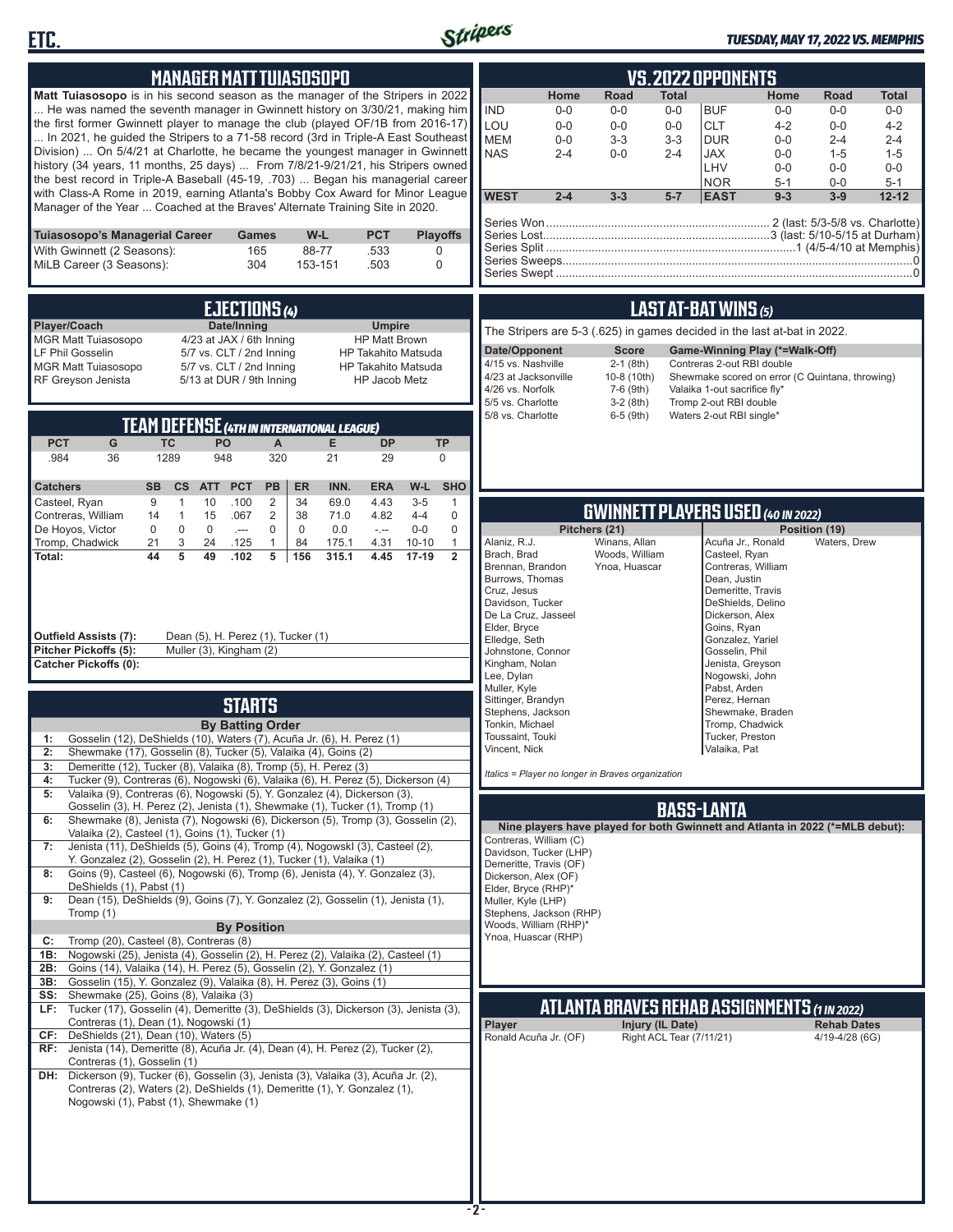### **STARTING PITCHER**



#### *TUESDAY, MAY 17, 2022 VS. MEMPHIS*

#### **BIO ON PAGE 58 OF MEDIA GUIDE 51****CONNOR Johnstone**

| <b>B/T:</b> | R/R     | <b>BORN:</b> 10/4/94 in San Diego, CA (age 27)                     |
|-------------|---------|--------------------------------------------------------------------|
| HT:         | $6 - 1$ | <b>ACQUIRED:</b> Braves' 21st Round Pick in 2017 June draft out of |
| WT:         | 195     | Wake Forest University (Winston-Salem, NC).                        |

**TONIGHT'S START:** Connor Johnstone makes his 10th appearance and fourth start of the season in the opener of a six-game series vs. Memphis.

- **<u>GWN Career:</u>** It is his 55th career appearance (24th start) with Gwinnett dating back to 2018 (7-8, 4.38 ERA, 1.22 WHIP, .258 BAA, 1 SV).
- **• Triple-A Splits:** Makes his 24th career Triple-A start (3-8, 5.13 ERA) ... Makes his 28th career appearance (12th start) at Coolray Field (2-4, 5.65 ERA) ... Makes his 40th career Triple-A night game appearance (4-6, 4.28 ERA).
- **• Last Win:** Is seeking his first win as a starter with Gwinnett since 5/8/21 at Charlotte (5.0 IP, 1 H, 0 R, 0 BB, 5 SO in 7-3 victory).

*2022 SEASON:* Johnstone was a member of Gwinnett's Opening Night roster for the third time in his career (also in 2019 and 2021) ... **4/19 at JAX:** Made his first spot start of the year (ND, 5.0 IP, 1 H, 0 R, 2 BB, 0 SO in 2-0 loss), his sixth career outing of 5.0-or-more innings with the Stripers ... **4/29 vs. NOR:** Ran his scoreless innings streak as a starter to 9.0 IP (ND, 4.0 IP, 4 H, 0 R, 1 BB, 2 SO in 8-0 win) ... **5/5 vs. CLT:** Notched his first career Triple-A save (1.0 IP, 0 H, 0 R in 3-2 win).

*2022 SPRING TRAINING:* He appeared once for the Braves, earning a save on 3/28 vs. Toronto (1.0 IP, 0 H, 0 R, 1 BB, 1 SO in 5-4 win) ... Threw nine pitches (5 strikes).

*2021 SEASON:* For the first time in his career, Johnstone spent the entire year at the Triple-A level, pitching as both a starter (1-8, 6.23 ERA in 16GS) and reliever (2-0, 2.36 ERA in 17G) with Gwinnett ... Did not issue a walk in 26 of his 33 appearances overall

... Walked only 10 while striking out 48 for the season ... Threw 5.0 scoreless innings in a spot start on 5/8 at Charlotte (win, 1 H, 0 BB, 5 SO in 7-3 victory) ... From 5/8-6/23, made starts in 10 of 11 outings (1-6, 7.31 ERA) ... On 6/10 at Memphis, tossed 2.0 scoreless innings as the first of six pitchers to combine on a two-hit shutout (won 11-0).

*LOCAL PRODUCT:* Played baseball at Roswell High School, approximately 25 miles west of Coolray Field ... Named First Team All-Region in 2012 (1.97 ERA).

| <b>JOHNSTONE'S 2022 STATS</b> |         |            |        |       |     |           |           |           |            |
|-------------------------------|---------|------------|--------|-------|-----|-----------|-----------|-----------|------------|
| Team                          | W-L     | <b>ERA</b> | G/GS   | ΙP    | ER  | <b>HR</b> | <b>BB</b> | <b>SO</b> | <b>BAA</b> |
| Gwinnett (AAA)                | $0 - 0$ | 221        | 9/3    | 201   |     |           |           | 10        | .243       |
| MiLB Career:                  | 14-16   | 4.00       | 110/41 | 283.1 | 126 | 32        | 72        | 198       | .263       |
| MLB Career:                   | $0 - 0$ | $- - -$    | 0/0    | 0.0   |     |           |           |           | ---        |

| <b>JOHNSTONE'S 2022 SPLITS (WITH GWINNETT)</b> |                       |                  |                       |  |  |  |  |
|------------------------------------------------|-----------------------|------------------|-----------------------|--|--|--|--|
| <b>Home:</b>                                   | $0-0$ , 3.09 ERA (5G) | Road:            | 0-0, 1.04 ERA (4G)    |  |  |  |  |
| Day:                                           | 0-0, 6.23 ERA (3G)    | Night:           | 0-0, 1.13 ERA (6G)    |  |  |  |  |
| <b>Starter:</b>                                | 0-0, 1.59 ERA (3G)    | <b>Reliever:</b> | $0-0$ , 3.00 ERA (6G) |  |  |  |  |
| Vs. LHB:                                       | .355 BAA, 1 HR        | Vs. RHB:         | .163 BAA, 0 HR        |  |  |  |  |

| JOHNSTONE VS. MEMPHIS |         |            |   |    |      |    |    |           |           |           |
|-----------------------|---------|------------|---|----|------|----|----|-----------|-----------|-----------|
|                       | W-L     | <b>ERA</b> | G | GS | IP   | н  | ER | <b>HR</b> | <b>BB</b> | <b>SO</b> |
| 12021:                | $0 - 1$ | 4.76       |   | 6  | 17.0 | 14 |    |           |           |           |
| 2022:                 | $0 - 0$ | 0.00       |   |    | 2.0  |    |    |           |           |           |
| Career:               | $0 - 1$ | 4.26       | 9 | 6  | 19.0 | 15 |    |           |           | 13        |

|             | <b>JOHNSTONE'S HIGHS &amp; LOWS</b> |                                    |  |  |  |  |  |  |  |  |  |
|-------------|-------------------------------------|------------------------------------|--|--|--|--|--|--|--|--|--|
|             | <b>Season</b>                       | Career (MiLB and MLB)              |  |  |  |  |  |  |  |  |  |
| IP:         | 5.0 (4/19 at JAX)                   | 7.0 (8/17/18, FLA at LAK)          |  |  |  |  |  |  |  |  |  |
| SO:         | 2 (3x, last: 5/12 at DUR)           | 6 (3x, last: 8/18/19, MIS vs. PNS) |  |  |  |  |  |  |  |  |  |
| BB:         | 3 (5/12 at DUR)                     | 3 (5x, last: 5/12/22, GWN at DUR)  |  |  |  |  |  |  |  |  |  |
| Iн:         | 5 (5/8 vs. CLT)                     | 11 (8/13/19, MIS vs. BIR)          |  |  |  |  |  |  |  |  |  |
| IER:        | 2 (5/8 vs. CLT)                     | 6 (8/13/19, MIS vs. BIR)           |  |  |  |  |  |  |  |  |  |
| Low-Hit CG: | None                                | None                               |  |  |  |  |  |  |  |  |  |
| Low-ER CG:  | None                                | None                               |  |  |  |  |  |  |  |  |  |

#### *JOHNSTONE'S CAREER ACCOLADES*

None entering 2022.

| JOHNSTONE'S 2022 STARTS (ALL LEVELS)                                                                                                              |  |  |  |  |  |  |  |  |  |  |
|---------------------------------------------------------------------------------------------------------------------------------------------------|--|--|--|--|--|--|--|--|--|--|
| <b>Team</b><br>Date/Opp.<br>ER HR BB SO<br>NP-S<br><b>Notes</b><br>Opp. Starter<br>Catcher<br>Result IP H R<br>Final                              |  |  |  |  |  |  |  |  |  |  |
| <b>GWN</b><br>First 5.0-IP outing since 5/22/21 at NAS.<br>$4/19$ at JAX<br>ND. 0-0 5.0<br>Max Mever<br>$L. 2 - 0$<br>42-24<br>Contreras          |  |  |  |  |  |  |  |  |  |  |
| l GWN<br>4/29 vs. NOR<br>No runs in 9.0 IP across 2 spot starts.<br>ND. 0-0 4.0<br>W. 8-0<br>Zac Lowther<br>49-33<br>Tromp<br>$\overline{4}$      |  |  |  |  |  |  |  |  |  |  |
| <b>GWN</b><br>GWN scored 3 in ninth, won via walk-off.<br>5/8 vs. CLT<br>38-27<br>Wes Benjamin<br>W. 6-5<br>ND. 0-0 2.1<br>Tromp<br>$\mathcal{D}$ |  |  |  |  |  |  |  |  |  |  |

|                     |         |            |           |    |                 | <b>STRIPERS STARTING PITCHERS (11 IN 2022)</b> |                            |                                                     |
|---------------------|---------|------------|-----------|----|-----------------|------------------------------------------------|----------------------------|-----------------------------------------------------|
| <b>Pitcher</b>      | W-L     | <b>ERA</b> | <b>GS</b> | QS | <b>Team W-L</b> | <b>Run Support</b>                             | <b>Last Gwinnett Start</b> | <b>Final Line</b>                                   |
| Davidson, Tucker    | $1 - 1$ | 4.44       | 5         |    | $1 - 4$         | 3.00 RPG (15 Tot.)                             | 5/11 at DUR (W)            | 5.0 IP, 4 H, 1 R, 1 ER, 0 BB, 6 SO, 1 HR (86p/57s)  |
| De La Cruz, Jasseel | $0 - 2$ | 9.72       | 4         | 0  | $1 - 3$         | 1.75 RPG (7 Tot.)                              | 4/26 vs. NOR (ND)          | 0.2 IP, 2 H, 2 R, 2 ER, 3 BB, 0 SO (34p/15s)        |
| Elder, Bryce        | $0-0$   | 6.55       | 2         |    | $1 - 1$         | 4.50 RPG (9 Tot.)                              | 5/12 at DUR (ND)           | 4.0 IP, 6 H, 6 R, 6 ER, 1 HB, 3 BB, 1 SO (75p/45s)  |
| Johnstone, Connor   | $0-0$   | 1.59       | 3         | 0  | $2 - 1$         | 1.33 RPG (4 Tot.)                              | 5/8 vs. CLT (ND)           | 2.1 IP, 5 H, 3 R, 2 ER, 0 BB, 1 SO (38p/27s)        |
| Kingham, Nolan      | $0-0$   | 0.00       |           | 0  | 1-0             | 4.00 RPG (4 Tot.)                              | 4/30 vs. NOR (ND)          | 4.0 IP, 1 H, 0 R, 1 BB, 2 SO (42p/26s)              |
| Muller, Kyle        | $2 - 2$ | 3.69       | 6         |    | $3 - 3$         | 2.50 RPG (15 Tot.)                             | 5/14 at DUR (L)            | 6.0 IP, 6 H, 4 R, 4 ER, 2 BB, 12 SO, 2 HR (94p/66s) |
| Stephens, Jackson   | $1 - 0$ | 3.00       |           |    | 1-0             | 4.00 RPG (4 Tot.)                              | 4/7 at MEM (W)             | 6.0 IP, 4 H, 2 R, 2 ER, 0 BB, 7 SO (71p/52s)        |
| Toussaint. Touki    | $1 - 1$ | 5.96       | 6         | 0  | $5-1$           | 4.17 RPG (25 Tot.)                             | 5/15 at DUR (L)            | 3.1 IP, 5 H, 3 R, 3 ER, 3 BB, 3 SO, 2 HR (86p/49s)  |
| Vincent, Nick       | $0 - 0$ | 0.00       |           | 0  | 1-0             | $0.00$ RPG $(0$ Tot.)                          | 4/15 vs. NAS (ND)          | 2.0 IP, 1 H, 0 R, 1 BB, 4 SO (41p/25s)              |
| Winans, Allan       | $0 - 1$ | 6.55       | 3         | 0  | $0 - 3$         | 2.67 RPG (8 Tot.)                              | 4/20 at JAX $(L)$          | 2.1 IP, 4 H, 6 R, 6 ER, 2 BB, 3 SO, 2 HR (59p/35s)  |
| Ynoa, Huascar       | $1 - 2$ | 6.41       | 4         |    | $1 - 3$         | 2.25 RPG (9 Tot.)                              | 5/13 at DUR (L)            | 3.0 IP, 5 H, 4 R, 4 ER, 3 BB, 7 SO, 1 HR (75p/45s)  |
| Total:              | $6-9$   | 4.93       | 36        | 6  | $17-19$         | 2.78 RPG (100 Tot.)                            |                            |                                                     |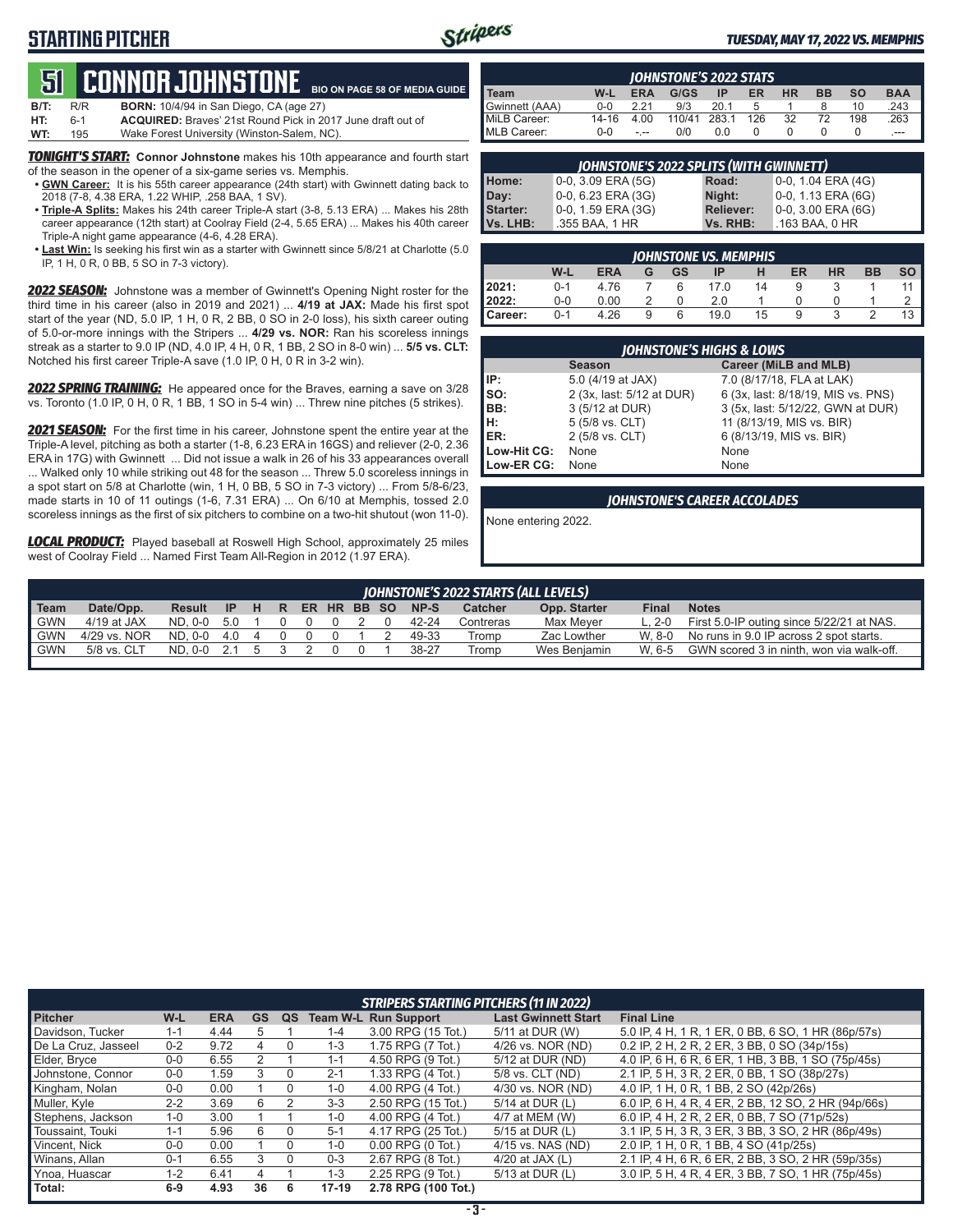### **BULLPEN**



#### *TUESDAY, MAY 17, 2022 VS. MEMPHIS*

|                                                                                      | <b>STRIPERS PITCHING BREAKDOWN</b>                              |            |       |     |     |           |           |           |            |  |  |  |
|--------------------------------------------------------------------------------------|-----------------------------------------------------------------|------------|-------|-----|-----|-----------|-----------|-----------|------------|--|--|--|
|                                                                                      | W-L                                                             | <b>ERA</b> | IP    | R   | ER  | <b>HR</b> | <b>BB</b> | <b>SO</b> | <b>BAA</b> |  |  |  |
| Starters:                                                                            | $6-9$                                                           | 4.93       | 157.0 | 93  | 86  | 22        | 69        | 177       | .248       |  |  |  |
| <b>Relievers:</b>                                                                    | $11 - 10$                                                       | 4.04       | 158.1 | 79  | 71  | 18        | 50        | 209       | .240       |  |  |  |
| Total:                                                                               | $17 - 19$                                                       | 4.45       | 315.1 | 172 | 156 | 40        | 119       | 386       | .244       |  |  |  |
| <b>Saves/Opp:</b> 5/10 (50.0%)<br><b>Holds: 11</b><br><b>IR/Scored: 42/7 (16.7%)</b> |                                                                 |            |       |     |     |           |           |           |            |  |  |  |
|                                                                                      | <b>SO/9.0 IP Ratio: 11.02 BB/9.0 IP Ratio: 3.40 CG/SHO: 0/0</b> |            |       |     |     |           |           |           |            |  |  |  |

### **32 R.J. ALANIZ** *- RHP - 30 YRS - McALLEN, TX*

*RELIEF W/GWN:*1-1, 4.05 ERA in 11G *START W/GWN:*0-0, -.-- ERA in 0G *GF:*5 *HOLDS:*0 *SAVES:*1/1 *IR/SCORED:*3/0 *SCORELESS STREAK:*-1G (2 ER)

- *LAST OUTING:*5/15 at DUR (1.0 IP, 2 H, 2 R, 2 ER, 1 BB, 1 SO, 19p/13s)
- **• 2022: 4/7 at MEM:** Earned a save in his Gwinnett debut (1.0 IP, 0 H, 0 R, 1 SO), finishing off a 5-2 win ... **5/3 vs. CLT:** Notched 50th career MiLB win and 1st with Gwinnett (1.1 IP, 2 H in 11-7 win).
- **• 2021:** Pitched for both Triple-A Louisville (1-3, 3.46 ERA, .286 BAA, 1 SV in 33G) and Cincinnati (0-0, 3.38 ERA, .111 BAA in 3G).
- **• Triple-A Stops:** Prior to joining Gwinnett, has pitched for Toledo (DET) from 2016- 17, Durham (TB) in 2018, Tacoma (SEA) in 2019, and Louisville (CIN) from 2019- 21 ... Was a part of Durham's Governors' Cup championship team in 2018.
- **• MLB Career:** 1-0, 8.35 ERA, .278 BAA, 0 SV in 15G (0 starts) with Seattle (2019) and Cincinnati (2019, 2021).
- **• Acquired:** MiLB FA (3/20/22) ... Originally signed by the Houston Astros as a nondrafted free agent (8/14/09).

### **53 BRAD BRACH** *- RHP - 36 YRS - FREEHOLD, NJ*

*RELIEF W/GWN:*2-0, 3.29 ERA in 11G *START W/GWN:*0-0, -.-- ERA in 0G *GF:*5 *HOLDS:*0 *SAVES:*1/1 *IR/SCORED:*2/0 *SCORELESS STREAK:*-2G (3 ER) *LAST OUTING:*5/15 at DUR (1.0 IP, 0 H, 1 R, 1 ER, 3 BB, 1 SO, 32p/17s)

- **• 2022: 4/12 vs. NAS:** On his 36th birthday, earned 1st save with Gwinnett, closing out 4-3 win (1.0 IP, 3 H, 2 ER, 1 BB) ... **4/23 at JAX:** Pitched scoreless 9th and 10th innings (2.0 IP, 1 H, 0 R, 1 SO) for his 2nd win in 10-8 victory ... **4/15-5/6:** Made 6 consecutive scoreless appearances (8.2 IP, 7 H, 1 BB, 8 SO).
- **• 2021:** In 35G with Cincinnati, was 1-2 with a 6.30 ERA, .254 BAA, and 1 save ... Also logged 8G with Triple-A Louisville (0-0, 0.00 ERA, 0 ER in 8.2 IP, 15 SO).
- **• Triple-A Stops:** Prior to joining Gwinnett, has pitched for Tucson (SD) from 2011- 13, Norfolk (BAL) in 2014, and Louisville (CIN) in 2021.
- **• MLB Career:** 38-29, 3.55 ERA, .232 BAA, 34 SV in 531G (0 starts) with San Diego (2011-13), Baltimore (2014-18), Atlanta (2018), Chicago Cubs (2019), New York Mets (2019-20), and Cincinnati (2021) ... Pitched in the MLB Postseason for Baltimore (2014, 2016) and Atlanta (2018).
- **• Acquired:** MiLB FA (3/19/22) ... Originally the San Diego Padres' 42nd-round pick in 2008 out of Monmouth University (West Long Branch, NJ).

## **57 BRANDON BRENNAN** *- RHP - 30 YRS - MISSION VIEJO, CA*

*RELIEF W/GWN:*0-1, 9.45 ERA in 11G *START W/GWN:*0-0, -.-- ERA in 0G *GF:*0 *HOLDS:*1 *SAVES:*0/0 *IR/SCORED:*2/2 *SCORELESS STREAK:*-3G (3 R, 2 ER)

- *LAST OUTING:*5/13 at DUR (2.0 IP, 1 H, 1 R, 1 ER, 2 BB, 3 SO, 35p/19s)
- **• 2022: Has struck out 3 batters in 5 of his 11 outings (17 SO in 13.1 IP total)**. **• 2021:** Made 32 relief appearances with Triple-A Worcester (Red Sox), going 1-2 with a 5.97 ERA, .293 BAA, and 1 save (1-for-4) ... Also made 1 MLB appearance with Boston, tossing 3.0 scoreless IP on 6/12 vs. Toronto.
- **• Triple-A Stops:** Prior to joining Gwinnett, has pitched for Charlotte (CWS) from 2017-18, Tacoma (SEA) in 2019, and Worcester (BOS) in 2021.
- **• MLB Career:** 3-6, 4.21 ERA, .214 BAA, 0 SV in 55G (0 starts) with Seattle (2019- 20) and Boston (2021).
- **• Acquired:** MiLB FA (3/10/22) ... Originally the Chicago White Sox' 4th-round pick in 2012 out of Orange Coast College (Costa Mesa, CA).

### **49 THOMAS BURROWS** *- LHP - 27 YRS - FLORENCE, AL*

*RELIEF W/GWN:*2-1, 4.38 ERA in 11G *START W/GWN:*0-0, -.-- ERA in 0G *GF:*0 *HOLDS:*2 *SAVES:*0/2 *IR/SCORED:*11/1 *SCORELESS STREAK:*1G (1.1 IP)

- *LAST OUTING:*5/12 at DUR (1.1 IP, 1 H, 0 R, 1 BB, 4 SO, 30p/18s)
- **• 2022: 4/6 at MEM:** Struck out his lone batter faced (Nolan Gorman), stranding 3 inherited runners and earning his first win of the year ... **4/30 vs. NOR:** Picked up 2nd win, logging 2.0 IP (1 H, 0 R) in combined 6-hit shutout (won 5-0).
- **• GWN Career:** 6-3, 3.66 ERA (39 ER in 96.0 IP), 6 SV in 73G (1 start) since 2019.
- **• 2021:** Spent entire year with Gwinnett, going 3-1 with a 2.64 ERA, .176 BAA, and 0 saves (0-for-1) in 35G (1 start) ... Led team in relief strikeouts (65).
- **• MLB Career:** Has yet to make his Major League debut.
- **• Acquired:** Via trade with Seattle (1/11/17) ... Originally the Seattle Mariners' 4thround pick in 2016 out of the University of Alabama.
- **• Accolades:** Earned Gwinnett's Community Service Award in 2019.

| <b>PITCHING SPLITS</b> |            |           |            |           | <b>PITCHING BY MONTH</b> |           |           |           |            |
|------------------------|------------|-----------|------------|-----------|--------------------------|-----------|-----------|-----------|------------|
|                        | <b>BAA</b> | <b>HR</b> |            | W-L       | <b>ERA</b>               | <b>HR</b> | <b>BB</b> | <b>SO</b> | <b>BAA</b> |
| Vs. LHB:               | .274       | 19        | April:     | $10 - 13$ | 4.01                     | 23        |           | 228       | 230        |
| Vs. RHB:               | .218       | 21        | Mav:       | 7-6       | 5.24                     | 17        | 42        | 158       | 267        |
| <b>Bases Empty:</b>    | .223       | 20        | June:      | $0 - 0$   |                          |           |           | 0         |            |
| <b>Runners On:</b>     | 271        | 20        | July:      | $0 - 0$   |                          |           |           | O         |            |
| <b>RISP:</b>           | .278       |           | August:    | $0 - 0$   |                          |           |           | 0         |            |
| Loaded:                | .391       |           | September: | $0 - 0$   |                          |           |           | $\Omega$  | ---        |

### **48 JESUS CRUZ** *- RHP - 27 YRS - SALINAS DE HIDALGO, MEXICO*

*RELIEF W/GWN:*0-0, 2.79 ERA in 8G *START W/GWN:*0-0, -.-- ERA in 0G

*GF:*5 *HOLDS:*0 *SAVES:*0/0 *IR/SCORED:*7/3 *SCORELESS STREAK:*-1G (1 ER) *LAST OUTING:*5/14 at DUR (1.0 IP, 1 H, 1 R, 1 ER, 1 HR, 0 BB, 0 SO, 9p/5s)

- **• 2022:** Released by St. Louis on 3/30, signed with Atlanta on 4/6 ... **Since joining Gwinnett on 4/15, 5 of his 9G have been scoreless (9.2 IP, 3 ER)**.
- **• 2021:** Logged 37 relief appearances with Triple-A Memphis, going 0-3 with a 3.06 ERA, .223 BAA, and 3 SV (3-for-5) ... Pitched for Aguilas de Mexicali in the Mexican Pacific Winter League (0-1, 2.66 ERA in 21G).
- **• Triple-A Stops:** Prior to joining Gwinnett, pitched for Memphis (STL) in 2019 and 2021 ... Combined to go 6-10 with a 5.42 ERA, .246 BAA, and 3 SV in 100G.
- **• MLB Career:** 0-0, 18.00 ERA, .600 BAA, 0 SV in 1G (0 starts) with St. Louis (2020). **• Acquired:** MiLB FA (4/6/22) ... Originally signed by the St. Louis Cardinals as a
- non-drafted free agent (7/2/17).

### **60 JASSEEL DE LA CRUZ** *- RHP - 24 YRS - HATO MAYOR, D.R.*

|         | <b>RELIEF W/GWN: 0-0, 4.50 ERA in 3G</b> | <b>START W/GWN: 0-2, 9.72 ERA in 4G</b>                                 |
|---------|------------------------------------------|-------------------------------------------------------------------------|
| GF: $2$ |                                          | HOLDS: 0 SAVES: 0/0 IR/SCORED: 0/0 SCORELESS STREAK: 1G (2.0 IP)        |
|         |                                          | <b>LAST OUTING:</b> 5/13 at DUR (2.0 IP, 1 H, 0 R, 1 BB, 2 SO, 32p/18s) |

- **• 2022:** Was on Gwinnett's Opening Night roster for the 2nd straight season ... Opened the year in the rotation (0-2, 9.72 ERA in 4 starts from 4/9-4/26).
- **• GWN Career:** 1-5, 7.21 ERA (55 ER in 68.2 IP), 0 SV in 27G (19 starts) since 2021 **• 2021:** Made his Triple-A debut with the Stripers, going 1-3 with a 7.03 ERA, 1.70
- WHIP, and .278 BAA in 20G (15 starts) ... Was on the 7-day IL from 8/16-9/15. **• MLB Career:** Has yet to debut in the Majors despite recalls in 2020 and 2021.
- **• Acquired:** MiLB FA (3/13/22) ... Originally signed by the Atlanta Braves as a NDFA (6/1/15) ... Non-tendered and elected free agency (11/30/21).
- **• Accolades:** Won FSL Pitcher of the Week award on 5/19/19 after throwing the first no-hitter in Florida Fire Frogs history on 5/18/19 vs. Jupiter (9.0 IP, 2 BB, 4 SO).

### **55 SETH ELLEDGE** *- RHP - 25 YRS - DALLAS, TX*

*RELIEF W/GWN:*1-1, 2.13 ERA in 10G *START W/GWN:*0-0, -.-- ERA in 0G *GF:*1 *HOLDS:*1 *SAVES:*0/0 *IR/SCORED:*2/0 *SCORELESS STREAK:*5G (7.0 IP) *LAST OUTING:*5/15 at DUR (1.0 IP, 1 H, 0 R, 0 BB, 3 SO, 20p/12s)

- **• 2022: Riding 5G scoreless streak since 4/29 (7.0 IP, 2 H, 1 BB, 14 SO, .087 BAA) ... 4/29 vs. NOR:** Earned first win with Gwinnett, tossing 2.0 IP (0 H, 0 R, 0 BB, 4 SO) as part of combined 4-hit shutout in 8-0 victory.
- **• 2021:** Pitched for both Triple-A Memphis (2-2, 6.56 ERA, .299 BAA, 2 SV in 30G) and St. Louis (0-0, 4.63 ERA, .302 BAA, 0 SV in 11G).
- **• Triple-A Stops:** Prior to joining Gwinnett, has pitched for Memphis (STL) from 2019-21 (5-3, 5.66 ERA, .270 BAA, 2 SV in 51G) ... Also appeared for the Redbirds in the 2018 PCL Playoffs (0-0, 0.00 ERA in 1G).
- **• MLB Career:** 1-0, 4.63 ERA, .282 BAA, 0 SV in 23G with St. Louis (2020-21).
- **• Acquired:** MiLB FA (3/30/22) ... Originally the Seattle Mariners' 4th-round pick in 2017 out of Dallas Baptist University (TX).

### **39 NOLAN KINGHAM** *- RHP - 25 YRS - LAS VEGAS, NV*

|       | <b>RELIEF W/GWN: 1-0, 2.76 ERA in 9G</b> |                                                                        | <b>START W/GWN: 0-0, 0.00 ERA in 1G</b> |  |
|-------|------------------------------------------|------------------------------------------------------------------------|-----------------------------------------|--|
| GF: 0 |                                          | HOLDS: 0 SAVES: 0/0 IR/SCORED: 9/0 SCORELESS STREAK: 2G (3.2 IP)       |                                         |  |
|       |                                          | <b>LAST OUTING:</b> 5/15 at DUR (1.2 IP 0 H, 0 R, 0 BB, 2 SO, 17p/14s) |                                         |  |

- **• 2022: 4/5-4/20:** Opened season with 5 consecutive scoreless outings, totaling 9.1 IP (3 H, 1 BB, 8 SO, .103 BAA) ... **4/30 vs. NOR:** Made spot start, pitching 4.0 innings (1 H, 1 BB, 2 SO) in combined 6-hit shutout (won 5-0) ... **5/10 at DUR:** earned 1st career Triple-A win in 16th outing (2.0 IP, 0 H, 0 R, 3 SO).
- **• GWN Career:** 1-5, 6.89 ERA (38 ER in 49.2 IP), 0 SV in 17G (7 starts) since 2021. **• 2021:** Pitched for both Double-A Mississippi (6-1, 2.08 ERA, .225 BAA, 2 SV in 12G) and Gwinnett (0-5, 10.13 ERA, .365 BAA in 7G) ... Named Double-A South
- Pitcher of the Month for June (3-0, 0.83 ERA, 0.83 WHIP, .193 BAA in 5 starts) ... Served as the M-Braves' closer during the Double-A South Championship Series, going 3-for-3 in save chances (2.1 IP, 1 H, 0 R, 0 BB, 2 SO) ... Got the final 3 outs of Mississippi's 2-1 win over Montgomery in Game 5, clinching the title.
- **• MLB Career:** Has yet to make his Major League debut.
- **• Acquired:** Braves' 12th-round pick in 2018 out of the University of Texas.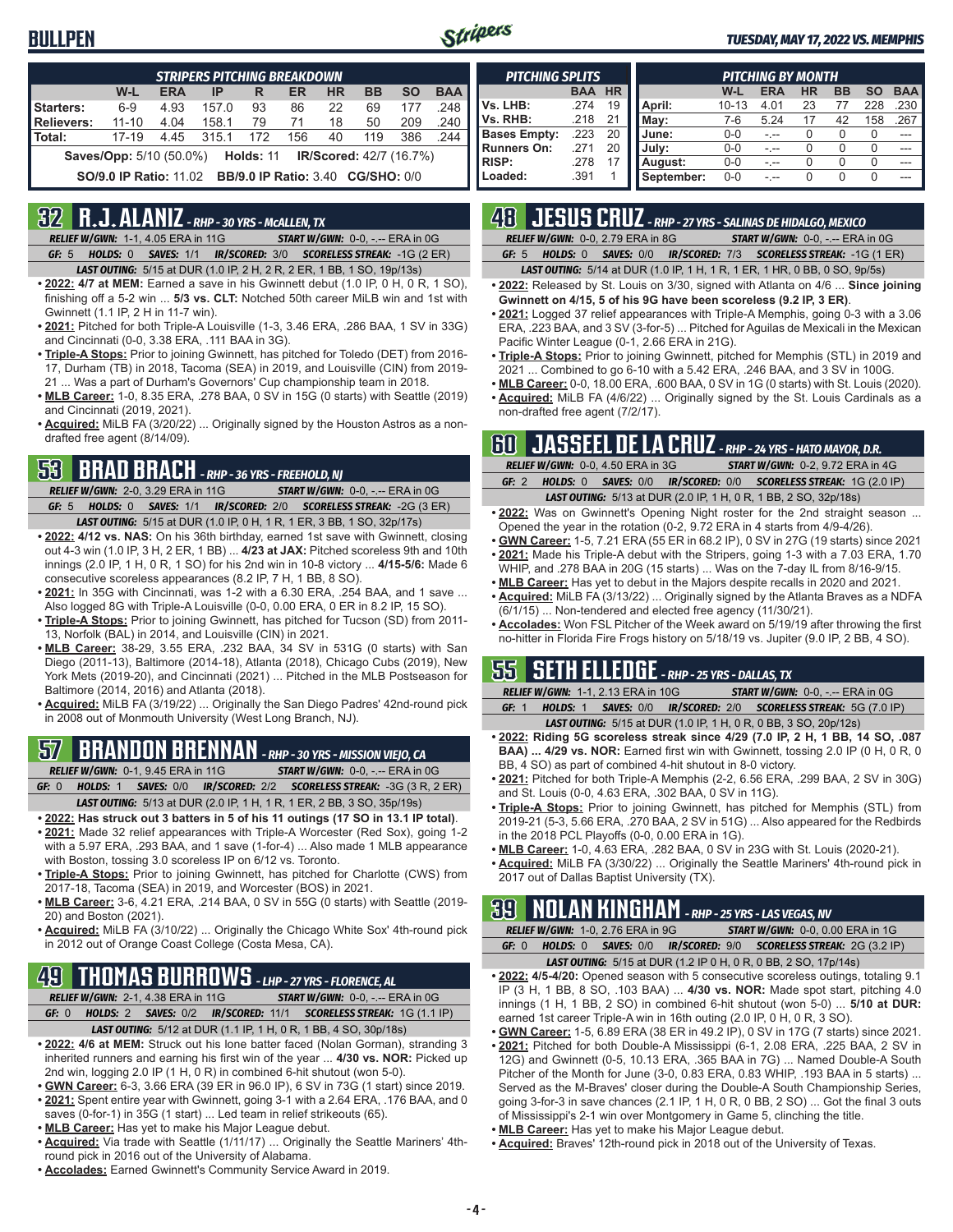### **BULLPEN**

### **58 DYLAN LEE** *- LHP - 27 YRS - DINUBA, CA*

*RELIEF W/GWN:*1-1, 1.98 ERA in 12G *START W/GWN:*0-0, -.-- ERA in 0G *GF:*5 *HOLDS:*1 *SAVES:*0/0 *IR/SCORED:*2/0 *SCORELESS STREAK:*-1G (1 ER) *LAST OUTING:*5/14 at DUR (1.0 IP, 1 H, 1 R, 1 ER, 1 BB, 2 SO, 24p/16s)

- **• 2022:** Recalled by Atlanta on 4/19, did not pitch (optioned on 4/20) ... **5/8 vs. CLT:** Logged 2.0 IP (1 H, 0 R, 4 SO) for 1st win of the year in 6-5 comeback.
- **• GWN Career:** 6-2, 1.64 ERA (11 ER in 60.1 IP), 1 SV in 47G since 2021.
- **• 2021:** Named Stripers' Most Outstanding Reliever (5-1, 1.54 ERA, .176 BAA, 1 SV in 35G) ... Led GWN relievers (min. 30.0 IP) in BAA, ranked 2nd in ERA.
- **• 2021 w/ATL:** Made his MLB debut with the Braves, logging 2G in relief in October (0-0, 9.00 ERA, .333 BAA) ... Also made his MLB Postseason debut (0-0, 6.00 ERA, .286 BAA in 3G, 1 start) ... Started Game 4 of the World Series vs. Houston on 10/30 (ND, 0.1 IP, 1 H, 1 ER, 2 BB, 1 SO), becoming the 1st pitcher in MLB history to make his 1st career start in the World Series.
- **• MLB Career:** 0-0, 9.00 ERA, .333 BAA, 0 SV in 2G (0 starts) with Atlanta (2021). **• Acquired:** MiLB FA (4/15/21) ... Originally the Miami Marlins' 10th-round pick in 2016 out of Fresno State University.

### **56 BRANDYN SITTINGER** *- LHP - 27 YRS - ELYRIA, OH*

- *RELIEF W/GWN:*1-2, 7.11 ERA in 10G *START W/GWN:*0-0, -.-- ERA in 0G *GF:*1 *HOLDS:*1 *SAVES:*0/1 *IR/SCORED:*1/1 *SCORELESS STREAK:*-2G (2 ER)
- *LAST OUTING:*5/11 at DUR (1.0 IP, 3 H, 1 R, 1 ER, 0 BB, 1 SO, 24p/15s) **• 2022: 4/12 vs. NAS:** Earned his 1st win with Gwinnett (2.0 IP, 2 H, 0 R in 4-3 win)
- ...**4/12-4/19:** Had 3 straight 2.0-inning scoreless outings (6.0 IP, 5 H, 2 BB, 7 SO). • 2021: Split time between Double-A Amarillo (0-1, 3.94 ERA, .196 BAA, 1 SV in 12G) and Triple-A Reno (1-1, 4.24 ERA, .209 BAA, 4 SV in 23G) of the Arizona organization ... Also made his MLB debut (0-1, 7.71 ERA, .294 BAA, 0 SV in 5G).
- **• Triple-A Stops:** Prior to joining Gwinnett, had only pitched with Reno in 2021.
- **• MLB Career:** 0-1, 7.71 ERA, .294 BAA, 0 SV in 5G (0 starts) with Arizona (2021).
- **• Acquired:** MiLB FA (2/20/22) ... Originally the Detroit Tigers' 17th-round pick in 2016 out of Ashland University (Ashland, OH).

### **59 MICHAEL TONKIN** *- RHP - 32 YRS - GLENDALE, CA*

*RELIEF W/GWN:*2-0, 3.72 ERA in 10G *START W/GWN:*0-0, -.-- ERA in 0G *GF:*7 *HOLDS:*1 *SAVES:*2/3 *IR/SCORED:*0/0 *SCORELESS STREAK:*-1G (1 ER)

- *LAST OUTING:*5/13 at DUR (1.0 IP, 1 H, 1 R, 1 ER, 0 BB, 2 SO, 1 HR, 19p/12s) **• 2022: 4/6 at MEM:** In his 1st outing in affiliated MiLB since 2019 (with Triple-A Reno), earned a save in his Stripers debut (1.0 IP, 1 H, 0 R, 1 SO in 5-3 win) ... **4/26 vs. NOR:** Earned 1st win with Gwinnett despite blown save (1.0 IP, 1 H, 1 ER, 1 HR, 2 SO) in 7-6 walk-off victory ... **5/5 vs. CLT:** Struck out all 3 batters faced to get the win in last-at-bat 3-2 triumph.
- **• 2021:** Pitched for the Long Island Ducks of the Atlantic League (2-1, 0.53 ERA, 9 SV in 16G), Tijuana of the Mexican League (2-1, 2.00 ERA in 6G), and Aguilas of the Dominican Winter League (1-0, 0.68 ERA in 13G).
- **• Triple-A Stops:** Before joining Gwinnett, pitched for Rochester (MIN) from 2013- 17, San Antonio (MIL) in 2019, and Reno (ARI) in 2019.
- **• MLB Career:** 3-3, 4.43 ERA, .269 BAA, 0 SV in 141G with Minnesota (2013-17).
- **• Acquired:** MiLB FA (1/11/22) ... Originally the Minnesota Twins' 30th-round pick in 2008 out of Palmdale High School (CA).

### **54 NICK VINCENT** *- RHP - 35 YRS - RAMONA, CA*

*RELIEF W/GWN:*0-3, 6.10 ERA in 9G *START W/GWN:*0-0, 0.00 ERA in 1G *GF:*3 *HOLDS:*2 *SAVES:*0/1 *IR/SCORED:*2/0 *SCORELESS STREAK:*-1G (1 ER)

- *LAST OUTING:*5/12 at DUR (loss, 0.1 IP, 3 H, 1 R, 1 ER, 1 BB, 1 SO, 17p/10s) **• 2022: 4/15 vs. NAS:** In his 1st Triple-A start since 2008 with Portland, tossed 2.0 scoreless IP (1 H, 1 BB, 4 SO) in an eventual 2-1 win ... **4/29 vs. NOR:** Struck out 4 over 2.0 hitless innings to finish 4-hit shutout in 8-0 win.
- **• 2021:** Opened the season with the Texas Rangers, pitching for Triple-A Round Rock (0-0, 4.11 ERA, .273 BAA in 15G) ... Released on 6/22 ... Signed by the Minnesota Twins on 6/23 and joined Triple-A St. Paul (3-1, 4.55 ERA, .228 BAA, 6 SV in 24G) ... Had his contract selected on 8/10 and logged 7G for the Twins (1-0, 0.71 ERA, .146 BAA, 0 SV).
- **• Triple-A Stops:** Prior to joining Gwinnett, has pitched for 7 Triple-A teams: Portland (SD, 2008), Tucson (SD, 2012-13), El Paso (SD, 2015), Sacramento (SF, 2019), Lehigh Valley (PHI, 2019), Round Rock (TEX, 2021), and St. Paul (MIN, 2021).
- **• MLB Career:** 23-23, 3.30 ERA, .236 BAA, 7 SV in 412G with San Diego (2012-15), Seattle (2016-18), San Francisco (2019), Philadelphia (2019), Miami (2020), and Minnesota (2021).
- **• Acquired:** MiLB FA (3/16/22) ... Originally the San Diego Padres' 18th-round pick in 2008 out of Cal State Long Beach.

### **33 VICTOR VODNIK** *- RHP - 22 YRS - WHITTIER, CA*

*RELIEF W/GWN:*0-0, -.-- ERA in 0G *START W/GWN:*0-0, -.-- ERA in 0G *GF:*0 *HOLDS:*0 *SAVES:*0/0 *IR/SCORED:*0/0 *SCORELESS STREAK:*0G

- *LAST OUTING:*5/15 with MIS at CHAT (1.0 IP, 1 H, 0 R, 1 BB, 3 SO, 23p/13s) **• Prospecting:** Entering 2022, ranked the Braves' No. 13 prospect (MLB.com).
- **• 2022:** Opened with Double-A Mississippi, logged 7G in relief (0-0, 0.00 ERA, 0 R in 7.0 IP, .167 BAA, 3 BB, 14 SO) ... Transferred to Gwinnett on 5/17 and is set to make his Triple-A debut.
- **• 2021:** Made 11 starts with Mississippi during his Double-A debut (1-4, 5.35 ERA, .252 BAA, 22 BB, 41 SO in 33.2 IP) ... Was on the Injured List twice, from 5/30-7/8 and from 8/16-9/29 (missed Postseason) ... **8/13 vs. BLX:** In his final outing of the year, started and tossed 5.0 hitless innings (1 BB, 9 SO) for his lone win in a 4-1 victory ... After the season, pitched for Peoria of the Arizona Fall League (2-2, 5.70 ERA in 6G, 4 starts) and was named to the "Rising Stars" game.
- **• MLB Career:** Has yet to make his Major League debut.
- **• Acquired:** Braves' 14th-round pick in 2018 out of Rialto High School (CA).

|                |                                            |      |      |      | <b>BULLPEN USAGE (PITCHES THROWN IN LAST 7 DAYS)</b>  |      |      |  |  |  |  |  |  |  |  |  |
|----------------|--------------------------------------------|------|------|------|-------------------------------------------------------|------|------|--|--|--|--|--|--|--|--|--|
| <b>Pitcher</b> | 5/9                                        | 5/10 | 5/11 | 5/12 | 5/13                                                  | 5/14 | 5/15 |  |  |  |  |  |  |  |  |  |
| Alaniz         |                                            |      |      | 13   |                                                       |      | 19   |  |  |  |  |  |  |  |  |  |
| <b>Brach</b>   |                                            |      | 28   |      |                                                       |      | 32   |  |  |  |  |  |  |  |  |  |
| <b>Brennan</b> |                                            |      |      |      | 35                                                    |      |      |  |  |  |  |  |  |  |  |  |
| <b>Burrows</b> |                                            |      |      | 30   |                                                       |      |      |  |  |  |  |  |  |  |  |  |
| Cruz           |                                            | 22   |      |      |                                                       | 9    |      |  |  |  |  |  |  |  |  |  |
| De La Cruz     |                                            |      |      |      | 32                                                    |      |      |  |  |  |  |  |  |  |  |  |
| Elledge        |                                            |      | 20   |      |                                                       |      | 20   |  |  |  |  |  |  |  |  |  |
| Johnstone      |                                            |      |      | 37   |                                                       |      |      |  |  |  |  |  |  |  |  |  |
| Kingham        |                                            | 25   |      |      |                                                       |      |      |  |  |  |  |  |  |  |  |  |
| Lee            |                                            |      | 15   |      |                                                       | 24   |      |  |  |  |  |  |  |  |  |  |
| Sittinger      |                                            |      | 24   |      |                                                       |      |      |  |  |  |  |  |  |  |  |  |
| Tonkin         |                                            | 14   |      |      | 19                                                    |      |      |  |  |  |  |  |  |  |  |  |
| Vincent        |                                            |      |      | 17   |                                                       |      |      |  |  |  |  |  |  |  |  |  |
| Vodnik         |                                            | 26   |      |      | 17                                                    |      | 23   |  |  |  |  |  |  |  |  |  |
|                | <b>BOLD</b> = Pitches thrown in spot start |      |      |      | Italics = Pitches thrown for team other than Gwinnett |      |      |  |  |  |  |  |  |  |  |  |

| <b>SCORELESS INNINGS STREAKS (15-PLUS INNINGS)</b> |              |              |  |  |  |  |  |  |  |
|----------------------------------------------------|--------------|--------------|--|--|--|--|--|--|--|
| Length                                             | <b>Dates</b> | <b>Stats</b> |  |  |  |  |  |  |  |
|                                                    |              |              |  |  |  |  |  |  |  |
|                                                    |              |              |  |  |  |  |  |  |  |
|                                                    |              |              |  |  |  |  |  |  |  |
|                                                    |              |              |  |  |  |  |  |  |  |
|                                                    |              |              |  |  |  |  |  |  |  |
|                                                    |              |              |  |  |  |  |  |  |  |

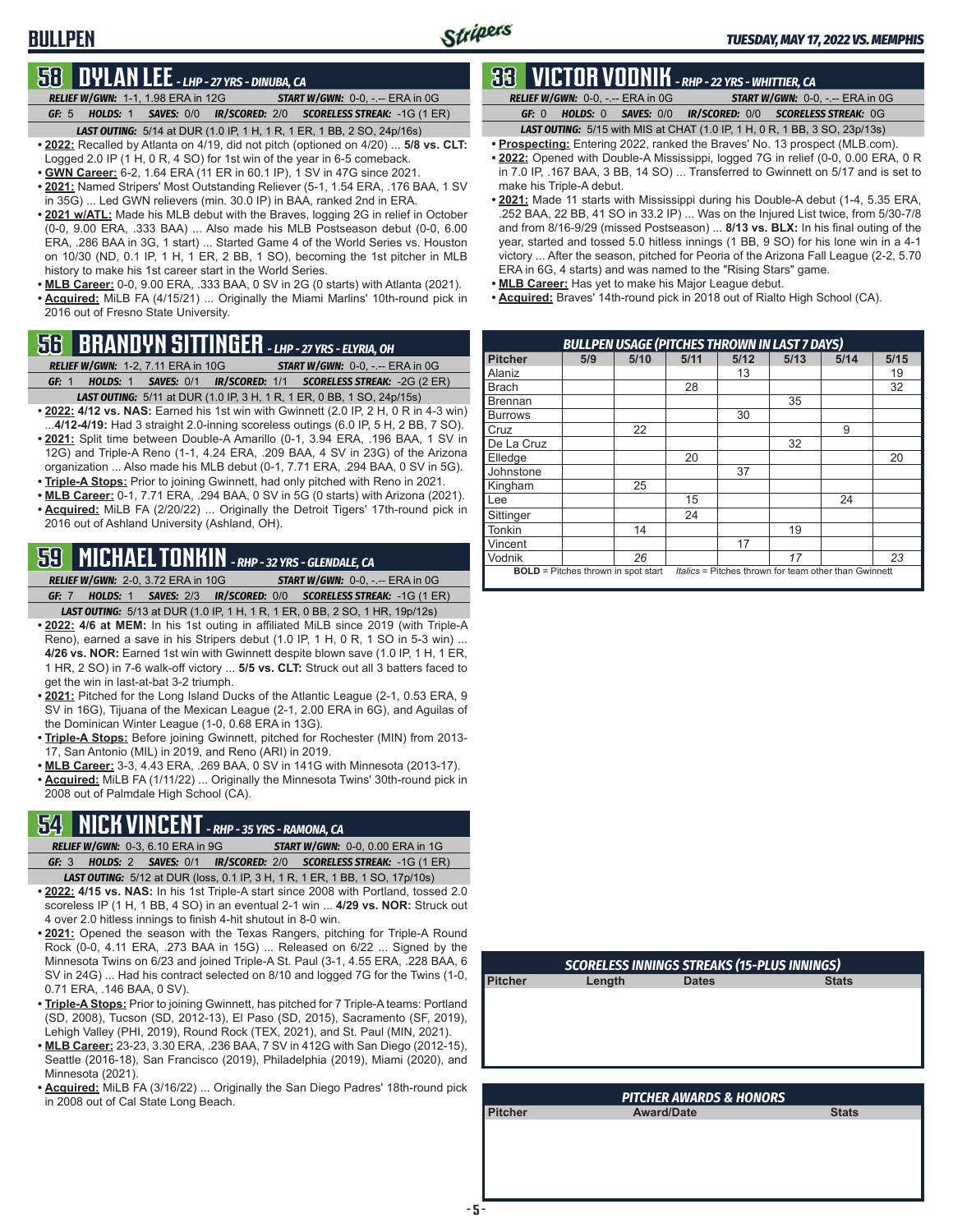#### Stripers **BATTERS** *TUESDAY, MAY 17, 2022 VS. MEMPHIS TOTAL:* .259, 38 HR, .742 OPS *RISP:* .239, 7 HR, .693 OPS *RUNS/INNING: 1 2 3 4 5 6 7 8 9 X TOT Vs. LHP:* .262, 12 HR, .799 OPS *RISP/2O:* .248, 2 HR, .669 OPS **Stripers:** 25 25 33 15 17 9 15 10 15 2 166 *Vs. RHP:* .258, 26 HR, .722 OPS *LOADED:* .300, 0 HR, .733 OPS **Opponents:** 23 8 22 23 26 17 25 15 12 1 172

|                  |                          |    |                          |           |                |                          |                | <b>HOME RUNS</b> |                     |                                               |                | <b>MULTI-GAMES</b> |           |
|------------------|--------------------------|----|--------------------------|-----------|----------------|--------------------------|----------------|------------------|---------------------|-----------------------------------------------|----------------|--------------------|-----------|
| Player           | 1 <sub>R</sub>           | 2R | 3R                       | <b>GS</b> | Tot.           |                          | Off LH Off RH  | Team W-L         | <b>Career w/GWN</b> | <b>Last HR with Gwinnett (Regular Season)</b> | <b>Hit</b>     | <b>RBI</b>         | <b>HR</b> |
| Acuña Jr.        |                          |    |                          |           |                |                          |                | $0 - 0$          | 10 HR               | 4/17/18 vs. SWB, 2R (LH Josh Rogers)          | 3              |                    |           |
| Casteel          | 4                        |    | ۰                        |           | 4              | $\overline{2}$           | 2              | $2 - 2$          | <b>12 HR</b>        | 5/7/22 vs. CLT. 1R (LH John Parke)            | $\overline{2}$ |                    | ۰         |
| Contreras        |                          |    | ۰                        |           |                |                          |                | $0 - 0$          | 9 HR                | 9/7/21 at COL, 1R (LH Kirk McCarty)           |                |                    |           |
| Dean             |                          |    |                          |           |                |                          |                | $0 - 0$          | 0 HR                |                                               | 3              | 2                  |           |
| De Hoyos         | ٠.                       |    |                          |           |                | $\overline{\phantom{a}}$ |                | $0 - 0$          | 0 HR                |                                               |                |                    | ۰         |
| Demeritte        | $\overline{\phantom{0}}$ |    |                          |           | $\overline{2}$ |                          | $\overline{2}$ | $0 - 2$          | 43 HR               | 4/14/22 vs. NAS, 2R (RH Jason Alexander)      | 3              | 2                  |           |
| DeShields        |                          |    |                          |           |                |                          |                | $0 - 0$          | 0 HR                |                                               | 6              | 2                  |           |
| <b>Dickerson</b> |                          |    |                          |           |                |                          |                | $1 - 0$          | $1$ HR              | 5/11/22 at DUR, 1R (RH Tommy Romero)          | 3              |                    |           |
| Goins            |                          |    | ۰                        |           |                |                          |                | $0 - 0$          | 6 HR                | 9/14/21 vs. NAS, 1R (RH Josh Lindblom)        | 3              |                    |           |
| Gonzalez         | $\overline{\phantom{0}}$ |    | $\overline{\phantom{a}}$ |           |                | ٠                        |                | $0 - 0$          | 0 HR                |                                               | $\overline{2}$ |                    |           |
| Gosselin         | 2                        |    |                          |           | 3              |                          | 3              | $1 - 1$          | 15 HR               | 5/15/22 at DUR, 1R (RH Luke Bard)             | 8              | 2                  |           |
| Jenista          | 3                        |    |                          |           |                |                          | 3              | $3-0$            | 4 HR                | 4/12/22 vs. NAS, 1R (LH Rex Brothers)         | 6              | 3                  |           |
| Nogowski         |                          |    | $\overline{\phantom{a}}$ |           | $\sim$         |                          | $\overline{2}$ | $1 - 1$          | $2$ HR              | 5/15/22 at DUR. 1R (RH Luke Bard)             | 5              | 3                  |           |
| H. Perez         |                          |    | $\overline{\phantom{a}}$ |           | 2              |                          |                | $2 - 0$          | 2 HR                | 5/7/22 vs. CLT, 2R (LH John Parke)            | 3              |                    |           |
| Shewmake         | 2                        |    |                          |           | 2              |                          |                | $2 - 0$          | 2 HR                | 4/27/22 vs. NOR, 1R (RH Matt Vogel)           | 10             |                    |           |
| Tromp            | 3                        | 3  | $\overline{2}$           |           | 8              | 2                        | 6              | $3 - 4$          | 8 HR                | 5/12/22 at DUR, 3R (RH Miller Hogan)          | 8              | 5                  |           |
| Tucker           | $\overline{2}$           |    |                          |           | 2              |                          | $\overline{2}$ | $0 - 2$          | 2 HR                | 5/15/22 at DUR, 1R (RH Easton McGee)          |                | 3                  |           |
| Valaika          | 3                        | 3  | ٠                        |           | 6              | 4                        | 2              | $5 - 1$          | 6 HR                | 5/13/22 at DUR, 1R (LH Josh Fleming)          | 11             |                    |           |
| <b>Naters</b>    | 2                        |    | $\overline{\phantom{a}}$ | ۰.        | 2              |                          |                | $2 - 0$          | <b>15 HR</b>        | 5/11/22 at DUR, Leadoff (RH Tommy Romero)     | $\overline{2}$ |                    |           |
| Total:           | 24                       | 11 | 3                        | 0         | 38             |                          |                |                  |                     |                                               |                |                    |           |

**Back-to-Back Homers (1x) Leadoff (Game) Homers (2x): Walk-Off Homers (0x):**<br>
Nogowski (2R) / Jenista, 4/12 vs. NAS (2nd Inning) Waters (2x: 5/3 vs. CLT, 5/11 at DUR) None Nogowski (2R) / Jenista, 4/12 vs. NAS (2nd Inning)

| None |  |  |
|------|--|--|

| <b>STRIPERS BATTING BY MONTH</b> |            |    |    |    |           |            |           |            |            |            |
|----------------------------------|------------|----|----|----|-----------|------------|-----------|------------|------------|------------|
|                                  | <b>AVG</b> | G  | 2B | 3B | <b>HR</b> | <b>RBI</b> | <b>SB</b> | <b>OBP</b> | <b>SLG</b> | <b>OPS</b> |
| April:                           | .249       | 23 | 39 | 4  | 17        | 85         | 22        | .321       | .377       | .698       |
| $\blacksquare$ May:              | .275       | 13 | 27 | 0  | 21        | 67         |           | .337       | .479       | .816       |
| June:                            |            |    |    |    |           |            |           |            |            |            |
| July                             |            |    |    |    |           |            |           |            |            |            |
| August:                          |            |    |    |    |           |            |           |            |            |            |
| September:                       |            |    |    |    |           |            |           |            |            |            |

### **9 RYAN CASTEEL** *- C - 30 YRS - CHATTANOOGA, TN*

*SEASON WITH GWN:*.200, 4 HR, 6 RBI, 0 SB, .843 OPS *HIT STREAK:* -1G (0-3) *5/15 at DUR:*DNP *DUR SERIES:* .000 (0-3)

- **• 2022:** Of his 7 hits, 4 are solo homers (4/9 at MEM, 4/14 vs. NAS, 4/23 at JAX, 5/7 vs. CLT) ... **4/30 vs. NOR:** Tallied his first triple with Gwinnett (1-for-4, 2 RBI). **• GWN Career:** .220 (42-for-191), 6 2B, 1 3B, 12 HR, 34 RBI in 78G since 2021.
- **• 2021:** Spent the entire year with Gwinnett, batting .224 (6 2B, 8 HR, 13 R, 28 RBI, .716 OPS) in 68G ... Led the club in pinch-hit at-bats (28) and hits with the bases loaded (4-for-6, .667, 2 2B, 1 HR, 12 RBI, 2.125 OPS).
- **• Triple-A Stops:** Prior to Gwinnett, played for Albuquerque (COL) from 2015-16.
- **• MLB Career:** Has yet to make his Major League debut.
- **• Acquired:** MiLB FA (11/29/21) ... On his 3rd contract with Atlanta (also signed on 1/24/19 and 3/14/21) ... Originally the Colorado Rockies' 17th-round pick in 2010 out of Cleveland State Community College (Cleveland, TN).

### **26 DELINO DESHIELDS JR.** *- OF - 29 YRS - EASTON, MD*

*SEASON WITH GWN:*.259, 0 HR, 8 RBI, 8 SB, .705 OPS *HIT STREAK:* -1G (0-2) *5/15 at DUR:*DNP *DUR SERIES:* .300 (3-10), RBI, 2 SB

- **• IL Leaderboard:** Entering 5/17, ranks in steals (T-9th, 8).
- **• 2022: 4/21-5/5:** Posted 11G on-base streak (.289, 11-for-38, 2 2B, 7 R, 6 RBI, 3 SB, 8 BB, .417 OBP) ... Has pair of 2-steal games (4/19 at JAX, 5/10 at DUR).
- **• 2021:** Played in the Texas, Boston, and Cincinnati orgs ... Spent time with Round Rock (TEX) and Worcester (BOS) in Triple-A (.252, 13 2B, 2 3B, 6 HR, 22 RBI, 21 SB in 84G) ... Finished with the Reds (.255, 5 2B, 1 HR, 6 RBI, 2 SB in 25G).
- **• Triple-A Stops:** Prior to joining Gwinnett, played for Round Rock (TEX, 2015-16, 2018, 2021), Nashville (TEX, 2019), and Worcester (BOS, 2021).
- **• MLB Career:** .246, 81 2B, 19 3B, 19 HR, 139 RBI, 111 SB in 601G with Texas (2015-19), Cleveland (2020), and Cincinnati (2021) ... Played for Texas (2015) and Cleveland (2020) in MLB Postseason (.290, 3 2B, 2 RBI, 1 SB in 7G).
- **• Acquired:** MiLB FA (4/5/22) after being released by Miami (4/3/22) ... Originally the Texas Rangers' 1st-round pick (3rd overall) in 2014 out of Woodward Academy (College Park, GA).
- **• Bloodlines:** Is the son of Delino DeShields, 13-year MLB infielder (MON, LAD, STL, BAL, CHC) from 1990-2002 ... Finished 2nd in NL R.O.Y. voting in 1990.

| <b>PINCH HITTERS</b> |       |    |   |   |    |    |           |            |           |           |
|----------------------|-------|----|---|---|----|----|-----------|------------|-----------|-----------|
| Player               | AVG.  | AB | R | н | 2B | 3B | <b>HR</b> | <b>RBI</b> | <b>BB</b> | <b>SO</b> |
| Contreras            | 1.000 |    | 0 |   | 0  | O  | $\Omega$  |            |           |           |
| Jenista              | .000  |    | 0 |   | 0  |    | O         | O          |           |           |
| <b>Totals:</b>       | .500  | 2  |   |   | 0  | 0  | 0         | 0          | O         |           |
|                      |       |    |   |   |    |    |           |            |           |           |
|                      |       |    |   |   |    |    |           |            |           |           |

### **30 ALEX DICKERSON** *- OF - 31 YRS - POWAY, CA*

- *SEASON WITH GWN:*.205, 1 HR, 2 RBI, 0 SB, .564 OPS *HIT STREAK:* 1G (1-4) *5/15 at DUR:*1-4 *DUR SERIES:* .238 (5-21), HR, RBI
- **• 2022 w/ATL:** Was on the Braves' Opening Day roster, hit .121 (4-for-33, 1 HR, 3 R, 2 RBI) in 13G ... DFA'd on 4/28, outrighted to Gwinnett on 4/30.
- **• 2021:** Logged 111G with San Francisco (.233, 10 2B, 2 3B, 13 HR, 38 RBI, 1 SB, .724 OPS) ... Set MLB career highs in games, hits (66), homers, and RBI ... Also played 11G with Triple-A Sacramento (.289, 3 2B, 2 HR, 4 RBI).
- **• Triple-A Stops:** Prior to joining Gwinnett, played for El Paso (SD, 2015-16, 2019) and Sacramento (2019, 2021) ... Was PCL Rookie of the Year and Postseason All-Star in 2015 (.307, 36 2B, 9 3B, 12 HR, 82 R, 71 RBI, .877 OPS in 125G).
- **• MLB Career:** .255, 49 2B, 8 3B, 40 HR, 132 RBI, 7 SB, .785 OPS in 339G with San Diego (2016, 2019), San Francisco (2019-21), and Atlanta (2022) ... Made MLB Postseason debut with Giants in 2021 (.000, 0-for-4 in 4G).
- **• Acquired:** MLB FA (3/16/22) ... Originally the Pittsburgh Pirates' 3rd-round pick in 2011 out of the University of Indiana.

### **13 VICTOR DE HOYOS** *- C - 24 YRS - LORICA, COLOMBIA*

*SEASON WITH GWN:*.---, 0 HR, 0 RBI, 0 SB, .--- OPS *HIT STREAK:* 0G (0-0) *5/15 at DUR:*DNP *DUR SERIES:* DNP

- **• 2022:** Opened with Class-A Augusta, batting .333 (6-for-18, 2 2B, 1 HR, 3 R, 4 RBI, 1.040 OPS) in 6G ... Promoted to Gwinnett on 5/10 for Triple-A debut ... When he plays, it will be his first action above the Class-A level.
- **• 2021:** Split time between the FCL Braves (.111, 1-for-9 in 3G) and Augusta (.257, 26-for-101, 3 2B, 5 HR, 14 R, 13 RBI in 28G).
- **• MLB Career:** Has yet to debut in the Majors.
- **• Acquired:** Braves' NDFA (7/2/16) out of Colombia.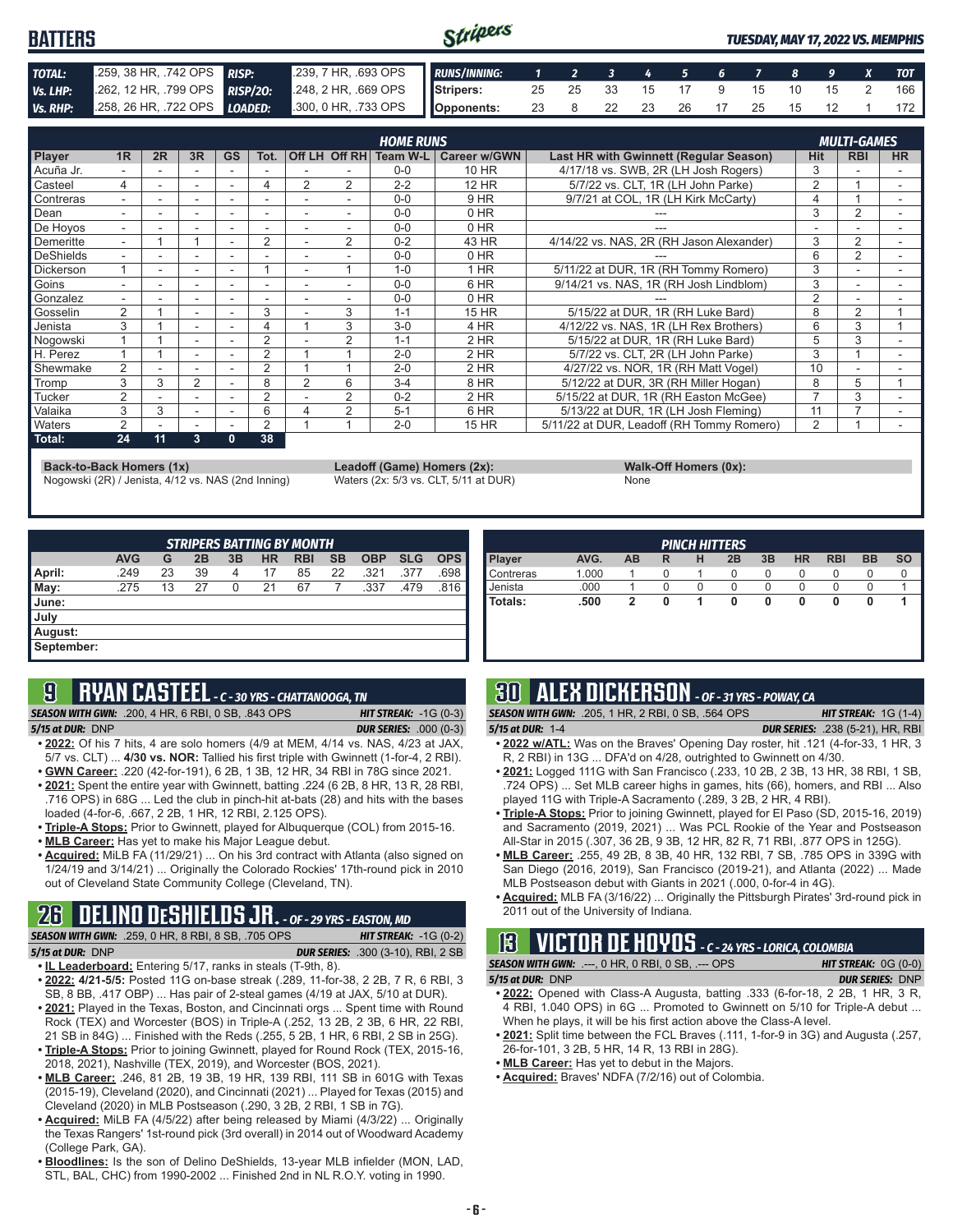# **1 RYAN GOINS** *- INF - 34 YRS - TEMPLE, TX*

### *SEASON WITH GWN:*.143, 0 HR, 2 RBI, 0 SB, .342 OPS *HIT STREAK:* -2G (0-6)

**BATTERS**

- *5/15 at DUR:*0-4 *DUR SERIES:* .267 (4-15), RBI
- **• GWN Career:** .214 (82-for-384), 12 2B, 1 3B, 6 HR, 37 RBI in 115G since 2021. **• 2021:** Spent the entire year with Gwinnett, batting .233 (9 2B, 1 3B, 6 HR, 27 R, 35 RBI, 3 SB, .635 OPS) in 91G.
- **• Triple-A Stops:** Prior to joining Gwinnett, played for Buffalo (TOR) from 2013-16, Lehigh Valley (PHI) in 2018, and Charlotte (CWS) in 2019 ... Was an International League Midseason All-Star with Charlotte in 2019.
- **• MLB Career:** .228, 71 2B, 12 3B, 22 HR, 158 RBI in 555G with Toronto (2013-17), Kansas City (2018), Chicago White Sox (2019-20) ... Played for Toronto in 2015- 16 Postseasons (.146, 1 HR, 5 RBI in 14G).
- **• Acquired:** MiLB FA (3/13/22), his 2nd deal with Atlanta (also signed on 2/25/21) ... Originally the Toronto Blue Jays' 4th-round pick in 2009 out of Dallas Baptist University (Dallas, TX).

# out of Venezuela (5/14/19). **5 PHIL GOSSELIN** *- INF - 33 YRS - BRYN MAWR, PA*

**SEASON WITH GWN:** .302, 3 HR, 11 RBI, 3 SB, .827 OPS *5/15 at DUR:*3-4, 2 HR, 2 R, 2 RBI, SB *DUR SERIES:* .412 (7-17), 2 HR, 3 RBI, 2 SB

- **• 2022: Has reached base safely in 27 of 28G with an at-bat**, posting an 11G on-base streak from 4/5-4/20 (.263, .396 OBP) and 10G on-base streak from 4/22- 5/6 (.326, .362 OBP) ... **4/23 at JAX:** Blasted 2-run HR (1), his first with Gwinnett since 8/25/18 at CLT ... **5/15 at DUR:** Notched the 3rd multi-homer game of his career (3-for-4, 2 solo HR, #2-3, 2 RBI), first since 7/25/20 with PHI vs. MIA.
- **• GWN Career:** .296 (287-for-970), 56 2B, 9 3B, 15 HR, 93 RBI, 10 SB in 264G from 2013-14, 2018, and 2022 ... Set Gwinnett record for single-season batting average in 2014 (.344), earning team MVP and IL Postseason All-Star honors.
- **• 2021:** Spent the entire year with the LA Angels, batting .261 (14 2B, 7 HR, 47 RBI, 4 SB) in 104G ... His 90 hits were an MLB career high.
- **• Triple-A Stops:** In addition to Gwinnett, has also played for Reno (ARI) in 2015, Round Rock (TEX) in 2017, Indianapolis (PIT) in 2017, Louisville (CIN) in 2018, and Lehigh Valley (PHI) in 2019.
- **• MLB Career:** .261, 49 2B, 2 3B, 17 HR, 101 RBI, 11 SB in 463G with Atlanta (2013-15), Arizona (2015-16), Texas (2017), Pittsburgh (2017), Cincinnati (2018), Philadelphia (2019-20), and LA Angels (2021).
- **• Acquired:** MiLB FA (3/19/22) ... Originally the Atlanta Braves' 5th-round pick in 2010 out of the University of Virginia ... Traded to Arizona in the deal that brought in RHP Touki Toussaint (6/20/15).

### **18 GREYSON JENISTA** *- OF - 25 YRS - LAWRENCE, KS*

*SEASON WITH GWN:*.274, 4 HR, 11 RBI, 0 SB, .831 OPS *HIT STREAK:* 4G (6-15) *5/15 at DUR:*1-4 *DUR SERIES:* .400 (6-15), 4 RBI

- **• 2022: 4/7 at MEM:** Tallied his first career Triple-A hit and RBI with a solo homer to deep CF (2-for-4, RBI) ... **4/12 vs. NAS:** Notched his 2nd career multi-homer game (1st in Triple-A) with pair of solo blasts (#3-4, 2-for-3, 2 RBI) ... **4/24-5/5:**  Posted 9G on-base streak (.321, 9-for-28, 1 2B, 8 R, 2 RBI, 8 BB, .459 OBP) ... **5/11 at DUR:** Matched season high with 3 hits (3-for-4, 2 2B, 2 RBI).
- **• 2021:** Spent the entire year with Double-A Mississippi, batting .216 (7 2B, 2 3B, 19 HR, 45 R, 42 RBI, 7 SB, .808 OPS) in 89G ... Ranked among Double-A South leaders in homers (6th), walks (7th, 51), slugging (10th, .465), and OPS (10th) ... In the Double-A South Championship Series, hit .167 (3 HR, 3 RBI) in 5G ... His solo homer in Game 5 on 9/26 vs. Montgomery was the difference in a 2-1 win.
- **• MLB Career:** Has yet to make his Major League debut.
- **• Acquired:** Braves' 2nd-round pick in 2018 out of Wichita State University (KS).

# **28 JOHN NOGOWSKI** *- INF - 29 YRS - TALLAHASSEE, FL*

**SEASON WITH GWN:** .195, 2 HR, 11 RBI, 2 SB, .607 OPS *5/15 at DUR:*1-3, HR, R, RBI, BB *DUR SERIES:* .182 (2-11), HR, RBI

- **• 2022: 4/12 vs. NAS:** Belted Gwinnett's 1st homer at Coolray Field this year (2 run), finished 2-for-3 with 2 RBI.
- **• 2021:** Played for 3 different Triple-A Teams (Memphis, Indianapolis, Sacramento) and 2 different MLB teams (St. Louis, Pittsburgh) ... Combined to bat .211 (7 2B, 6 HR, 29 RBI, 6 SB) in 64G in MiLB ... In 52G in MLB, hit .233 (7 2B, 1 HR, 14 RBI).
- **• Triple-A Stops:** Prior to joining Gwinnett, has played for Memphis (STL) in 2019 and 2021, Indianapolis (PIT) in 2021, and Sacramento (SF) in 2021.
- **• MLB Career:** .233, 7 2B, 0 3B, 1 HR, 14 RBI in 52G with St. Louis (2020-21) and Pittsburgh (2021).
- **• Acquired:** Claimed from San Francisco in the 2021 Rule 5 Draft ... Originally the Oakland Athletics' 34th-round pick in 2014 out of Florida State University.

## **7 HERNAN PEREZ** *- INF - 31 YRS - VILLA DE CURA, VENEZUELA*

*SEASON WITH GWN:*.239, 2 HR, 4 RBI, 1 SB, .721 OPS *HIT STREAK:* -1G (0-3) *5/15 at DUR:*DNP *DUR SERIES:* .188 (3-16)

- **• 2022:** Played 3G with Tijuana of the Mexican League (.231, 1 2B, 1 HR, 3 RBI) before being signed by Atlanta and joining Gwinnett on 4/29.
- **• 2021:** Made Washington's Opening Day roster, but hit .053 in 10G before being DFA'd on 5/4 ... Signed MiLB deal with Milwaukee on 5/7 ... Played 23G with Nashville (.357, 6 2B, 3 HR, 18 RBI, 4 SB) before being released on 7/4 ... Won MVP of the Venezuela Winter League (.296, 6 HR, 22 RBI in 31G with Aragua).
- **• Triple-A Stops:** Prior to joining Gwinnett, has played for Toledo (DET, 2013-14), Colorado Springs (MIL, 2016), San Antonio (MIL, 2019), and Nashville (MIL, 2021) ... Won IL Player of the Week once with the Mud Hens (6/16/14).
- **• MLB Career:** .250, 74 2B, 11 3B, 45 HR, 180 RBI, 69 SB, .662 OPS in 651G with Detroit (2012-15), Milwaukee (2015-19), Chicago Cubs (2020), and Washington (2021) ... Played in 13 MLB Postseason games with Detroit (2013-14) and Milwaukee (2018), batting .188 (3-for-16, 2 2B, 2 RBI, 2 SB).
- **• Acquired:** MiLB FA (4/28/22) ... Originally signed by the Detroit Tigers as a NDFA

## **8 BRADEN SHEWMAKE** *- INF - 24 YRS - WYLIE, TX*

*SEASON WITH GWN:*.307, 2 HR, 6 RBI, 4 SB, .796 OPS *HIT STREAK:* -1G (0-4)

- *5/15 at DUR:*DNP *DUR SERIES:* .400 (8-20), 2 RBI, SB **• Prospecting:** Entering 2022, ranked the Braves' No. 6 prospect by MLB.com.
- **• 2022: In 8G since 5/6, batting .387 (12-for-31, 4 2B, 6 R, 2 RBI, 1 SB, .960 OPS)** ... **4/5 at MEM:** Went 2-for-4 with steal in his Triple-A debut ... **4/6 at MEM:**  Blasted 1st career Triple-A homer (solo) in 3-for-5 effort ... **4/27 vs. NOR:** Belted 1st Coolray Field homer (solo, #2, 1-for-5, 1 RBI) ... **4/28 vs. NOR:** Notched 3rd multi-steal game of career (2 SB, 2-for-4, 2B, R) ... **5/10 at DUR:** Reached base 6 times (career-high 4 hits, 4-for-4, 2 2B, 2 BB) and tied GWN record for runs (4).
- **• 2021:** With Double-A Mississippi, hit .228 (14 2B, 3 3B, 12 HR, 40 R, 40 RBI, 4 SB, .672 OPS) in 83G ... In the Double-A South Championship Series, hit .100 (2 R, 1 RBI) in 5G ... Named by MiLB.com as a Braves Organization All-Star.
- **• MLB Career:** Has yet to make his Major League debut.
- **• Acquired:** Braves' 1st-round pick (21st overall) in 2019 out of Texas A&M.

## **14 CHADWICK TROMP** *- C - 26 YRS - ORANJESTAD, ARUBA*

*SEASON WITH GWN:*.321, 8 HR, 24 RBI, 0 SB, 1.041 OPS *HIT STREAK:* -2G (0-8) *5/15 at DUR:*0-4 *DUR SERIES:* .217 (5-23), 3 HR, 8 RBI

- **• IL Leaderboard:** Entering 5/17, ranks in homers (T-8th, 8) and RBI (T-11th, 24). **• Record Streaks:** Set Gwinnett franchise records for longest RBI streak (11G from
- 4/28-5/12, 23 RBI) and extra-base hit streak (9G from 5/1-5/12, 11 XBH).
- **• 2022:** DFA'd by Atlanta on 4/12, outrighted to Gwinnett on 4/19 ... **5/3 vs. CLT:** Notched 4th career 2-homer game with pair of 2-run blasts (#2-3) ... **5/5 vs. CLT:** Hit 2-out 8th-inning double for GWRBI in 3-2 last-at-bat win ... **5/10 at DUR:** Went 2-for-5 with 2-run HR (#6) and 4 RBI, his 9th-straight game with an RBI (set Gwinnett franchise record, surpassing **Adonis Garcia's** 8G streak from 2016) ... **5/12 at DUR:** Set a Gwinnett record with his 9th straight game with an extra-base hit, a 3-run HR (#8) ... **4/24-5/12:** Posted a 13G hitting streak (.385, 20-for-52, 4 2B, 7 HR, 13 R, 23 RBI, 1.276 OPS).
- **• IL Player of the Week:** Named for 5/2-8, hit .471 (8-for-17) with league highs in homers (4), XBH (7), RBI (12), SLG (1.353), and OPS (1.879).
- **• GWN Career:** .308 (28-for-91), 5 2B, 0 3B, 8 HR, 24 RBI in 24G since 2021.
- **• 2021:** Played 55G with Triple-A Sacramento (.224, 12 2B, 6 HR, 24 RBI) and 9G with San Francisco (.222, 1 HR, 2 RBI) ... DFA'd on 9/18, claimed by Atlanta on 9/21 ... Joined Gwinnett and hit .176 (0 XBH, 0 RBI) in 5G.
- **• Triple-A Stops:** Prior to joining Gwinnett, has played for Louisville (CIN) in 2015 and 2018-19, and Sacramento (SF) in 2021.
- **• MLB Career:** .215, 1 2B, 0 3B, 5 HR, 12 RBI in 33G with San Francisco (2020-21).
- **• Acquired:** Claimed off waivers from San Francisco (9/21/21) ... Originally signed by the Cincinnati Reds as a NDFA (1/24/13) out of Aruba.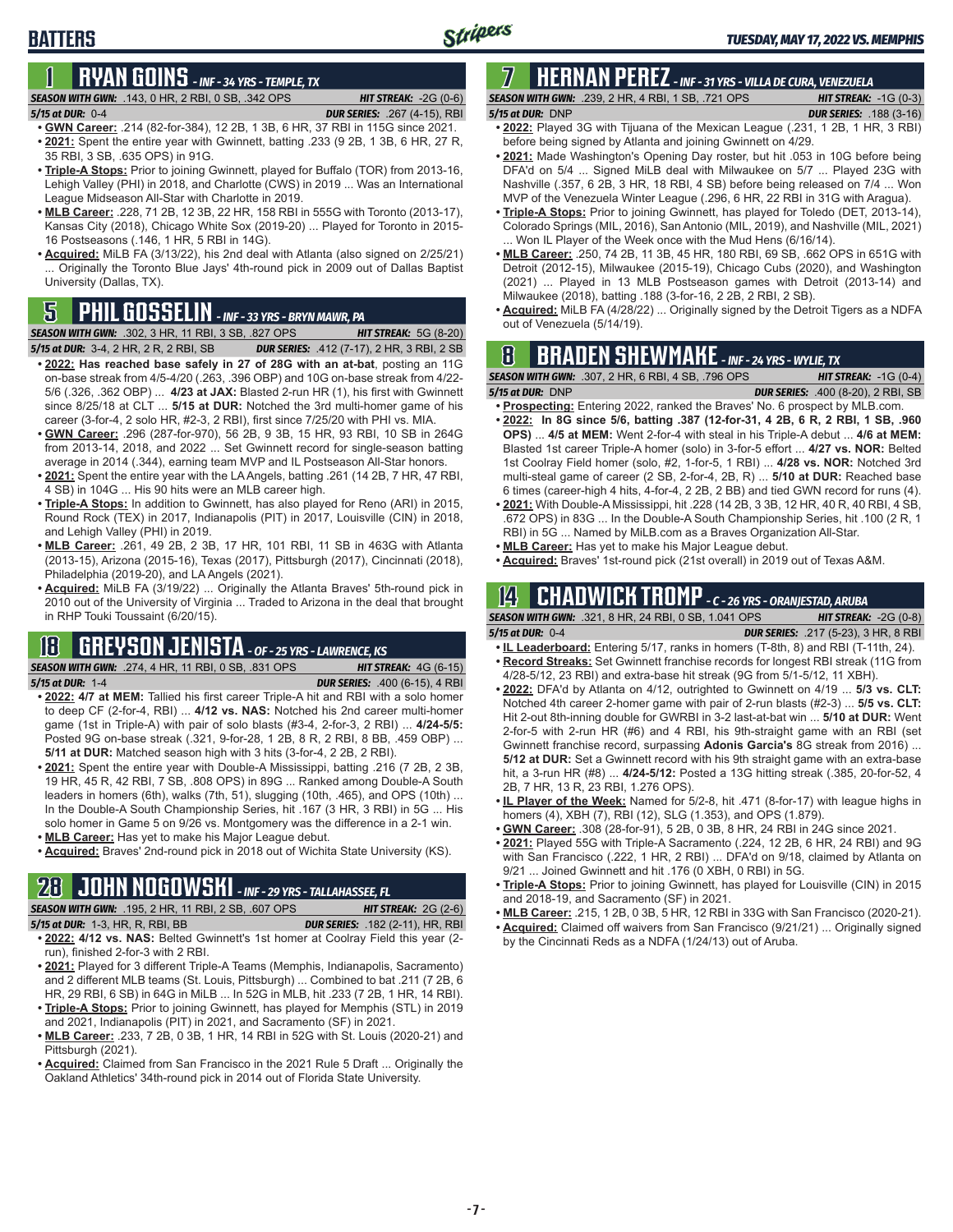### **BATTERS**

### **17 PRESTON TUCKER** *- OF - 31 YRS - TAMPA, FL*

#### *SEASON WITH GWN:*.301, 2 HR, 13 RBI, 0 SB, .836 OPS *HIT STREAK:* 1G (1-4)

- *5/15 at DUR:*1-4, HR, R, RBI *DUR SERIES:* .238 (5-21), HR, 3 RBI **• 2022: 5/6 vs. CLT:** Blasted 1st career homer with Gwinnett in his 36th game with the club (solo, off RHP Davis Martin) ... **4/26-5/12:** Posted 13G on-base streak (.388, 19-for-49, 5 2B, 1 HR, 11 R, 9 RBI, .980 OPS).
- **• GWN Career:** .281 (43-for-153), 13 2B, 1 3B, 2 HR, 19 RBI in 42G since 2018. **• 2021:** Played for Kia of the KBO (.237, 24 2B, 1 3B, 9 HR, 59 RBI in 127G), his
- 3rd-straight season with the club (hit .284 with 50 HR in 364G from 2019-21). **• Triple-A Stops:** Has played for 5 teams in all, including Oklahoma City (HOU,
- 2014), Fresno (HOU, 2015-17), Gwinnett (ATL, 2018), Louisville (CIN, 2018), and Charlotte (CWS, 2019).
- **• MLB Career:** .222, 38 2B, 1 3B, 23 HR, 68 RBI in 243G with Houston (2015-16), Cincinnati (2018), and Atlanta (.240, 4 HR, 22 RBI in 80G in 2018) ... Played in the 2015 MLB Postseason with Houston (0-for-2 in 3G).
- **• Acquired:** MiLB FA (3/31/22) ... Is 2nd stint with Atlanta (2018) ... Originally the Houston Astros' 7th-round pick in 2012 out of the University of Florida.

**SEASON WITH GWN:** .295, 6 HR, 26 RBI, 1 SB, .864 OPS

*5/15 at DUR:*0-3, BB *DUR SERIES:* .400 (8-20), 2 HR, 4 RBI

- **• IL Leaderboard:** Entering 5/17, ranks in RBI (T-8th, 26) and total bases (11th, 63).
- **• 2022: In 18G since 4/23, hitting .324 (23-for-71, 6 2B, 4 HR, 17 RBI, .944 OPS)** ... **4/6 at MEM:** Crushed go-ahead 2-run HR (1) in 5-3 win (2-for-5, 2 RBI) ... **4/7 at MEM:** Fell triple shy of the cycle (3-for-4, 2-run HR, 3 RBI) in 5-2 win ... **4/26 vs. NOR:** Hit walk-off sac fly in 9th for 7-6 win (2-for-3, 2 R, RBI).
- **• 2021:** Split year between Baltimore (.201, 8 2B, 5 HR, 25 RBI, 1 SB in 91G) and Triple-A Norfolk (.225, 1 2B, 2 HR, 7 RBI in 22G).
- **• Triple-A Stops:** Prior to joining Gwinnett, has played for Albuquerque (COL) from 2016-19 and Norfolk (BAL) in 2021 ... Was Pacific Coast League All-Star in 2019.
- **• MLB Career:** .221, 34 2B, 1 3B, 30 HR, 92 RBI, 1 SB in 374G with Colorado (2016-19) and Baltimore (2020-21) ... Played in the MLB Postseason with the Rockies in 2017 and 2018 (.500, 1-for-2, 1 2B in 2G).
- **• Acquired:** MiLB FA (3/18/22) ... Originally the Colorado Rockies' 9th-round pick in 2013 out of UCLA.

### **11 DREW WATERS** *- OF - 23 YRS - ATLANTA, GA*

*SEASON WITH GWN:*.290, 2 HR, 4 RBI, 0 SB, .797 OPS *HIT STREAK:* -1G (0-3) *5/15 at DUR:*0-3, BB *DUR SERIES:* .111 (2-18), HR, RBI

- **• Prospecting:** Entering 2022, ranked the Braves' No. 3 prospect by MLB.com.
- **• Leadoff Blasts:** Has a pair of 1st-pitch leadoff homers with Stripers this season (#3-4 of his GWN career), on 5/3 vs. CLT (off LHP Wes Benjamin) and 5/11 at DUR (off RHP Tommy Romero).
- **• 2022:** Began on Gwinnett's 7-day Injured List ... Joined High-A Rome for rehab assignment on 4/28 (.364, 4-for-11, 1 2B, 1 HR, 2 RBI in 3G) ... **5/3 vs. CLT:** In his 1st game off the IL, hit leadoff HR and finished 4-for-4 (2 R, 2 RBI) ... **5/8 vs. CLT:** Delivered 1st career walk-off hit with Gwinnett, 2-out 9th-inning single for 6-5 win (3-for-5, R, RBI).
- **• GWN Career:** .249 (135-for-542), 27 2B, 1 3B, 15 HR, 91 R, 52 RBI, 31 SB in 136G since 2019 ... Also logged 4G in 2019 Playoffs (.188, 1 2B, 1 SB).
- **• 2021:** Spent the entire year with Gwinnett, batting .240 (22 2B, 1 3B, 11 HR, 70 R, 37 RBI, 28 SB) in 103G ... Ranked among Triple-A East leaders in runs (T-4th) and steals (5th) ... Led all Triple-A East hitters in extra-base hits in July with 17 (.301, 11 2B, 1 3B, 5 HR, 23 R, 17 RBI, .924 OPS in 24G) ... Played for the NL Team in the SiriusXM All-Star Futures Game on 7/11 in Denver, CO (1-for-1, BB) ... Received Gwinnett's Community Service Award on 10/2.
- **• MLB Career:** Has yet to make his Major League debut.
- **• Award Winner:** Was the Double-A Southern League's Most Valuable Player and Batting Champion in 2019 (.319, 35 2B, 9 3B, 5 HR, 63 R, 41 RBI, 13 SB in 108G with Mississippi) ... Also earned M-Braves' co-Player of the Year for 2019.
- **• Acquired:** Braves' 2nd-round pick (41st overall) in 2017 out of Etowah High School (Woodstock, GA).

| HITTING STREAKS (10-PLUS GAMES) |                     |                                        |  |
|---------------------------------|---------------------|----------------------------------------|--|
| Player                          | <b>Length/Dates</b> | <b>Stats</b>                           |  |
| Tromp                           | 13G (4/24-5/12)     | .385 (20-52), 4 2B, 7 HR, 13 R, 23 RBI |  |

|                 | <b>ON-BASE STREAKS (12-PLUS GAMES)</b> |                                        |  |  |
|-----------------|----------------------------------------|----------------------------------------|--|--|
| Player          | <b>Length/Dates</b>                    | <b>Stats</b>                           |  |  |
| Tromp<br>Tucker | 13G (4/24-5/12)                        | .385 (20-52), 4 2B, 7 HR, 13 R, 23 RBI |  |  |
|                 | 13G (4/26-5/12)                        | .388 (19-49), 5 2B, 1 HR, 11 R, 9 RBI  |  |  |
|                 |                                        |                                        |  |  |

| <b>Acquired.</b> MILD FA (3/31/22)  is zild suilt with Atlanta (2010)  Originally the |                              |               |                                   |                         |  |  |
|---------------------------------------------------------------------------------------|------------------------------|---------------|-----------------------------------|-------------------------|--|--|
| Houston Astros' 7th-round pick in 2012 out of the University of Florida.              |                              |               | <b>HITTER AWARDS &amp; HONORS</b> |                         |  |  |
|                                                                                       |                              | <b>Player</b> | Award/Date                        | <b>Stats</b>            |  |  |
| $\mathcal{A}$ <b>PAT VALAIKA</b> - INF - 29 YRS - VALENCIA, CA                        |                              | Tromp         | IL Player of the Week (5/2-8)     | .417, 3 2B, 4 HR, 12 RB |  |  |
| <b>ASON WITH GWN:</b> .295, 6 HR, 26 RBI, 1 SB, .864 OPS                              | <b>HIT STREAK: -1G (0-3)</b> |               |                                   |                         |  |  |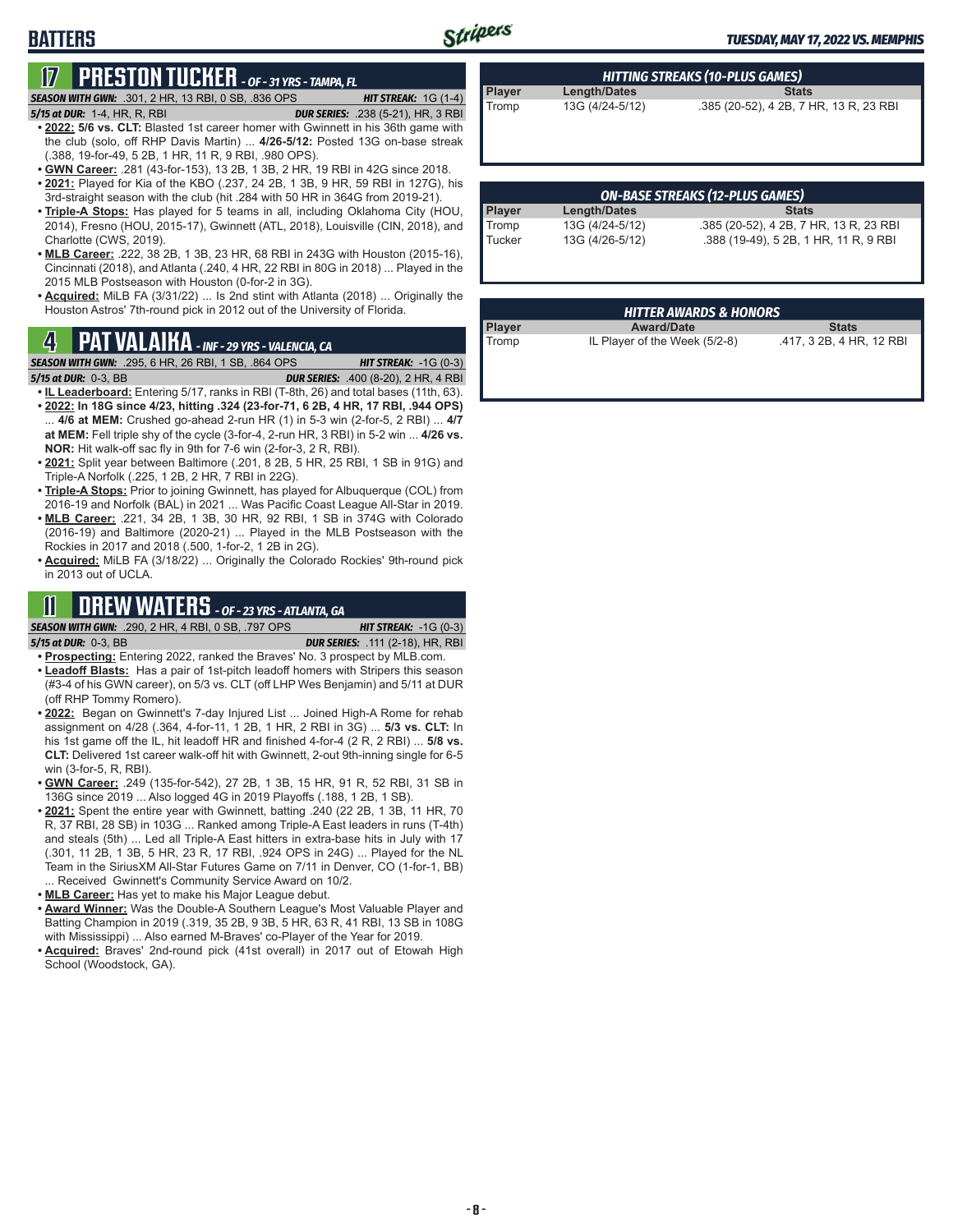### **SEASON SUMMARY**



### **TEAM HIGHS & LOWS**

| <b>OFFENSE:</b>  |  |
|------------------|--|
|                  |  |
|                  |  |
|                  |  |
|                  |  |
|                  |  |
|                  |  |
|                  |  |
|                  |  |
|                  |  |
|                  |  |
|                  |  |
|                  |  |
|                  |  |
|                  |  |
|                  |  |
|                  |  |
|                  |  |
| <b>PITCHING:</b> |  |
|                  |  |
|                  |  |

Most Runs Allowed, Inning .................................... 7 (8th Inning, 4/13 vs. Nashville) Most Runs Allowed, Game ...................................................... 12 (5/6 vs. Charlotte) Fewest Runs Allowed, Game ........................................0 (2x, last: 4/30 vs. Norfolk) Most Hits Allowed, Game ........................................................ 15 (5/6 vs. Charlotte) Fewest Hits Allowed, Game ...................................................... 3 (5/5 vs. Charlotte) Most Home Runs Allowed, Game ................................. 3 (6x, last: 5/14 at Durham) Most Hit Batsmen, Game ........................................................... 3 (4/27 vs. Norfolk) Most Wild Pitches, Game .....................................................3 (4/23 at Jacksonville)

**DEFENSE:** Most Double Plays Turned, Game ............................................. 4 (4/27 vs. Norfolk) Most Triple Plays Turned, Game ...................................................................... None Most Errors, Game ........................................................ 2 (5x, last: 5/10 at Durham) Most Stolen Bases Allowed, Game ............................................ 4 (4/26 vs. Norfolk) Most Caught Stealing, Game .......................................1 (5x, last: 5/7 vs. Charlotte)

#### **INDIVIDUAL HIGHS & LOWS**

| Caught Stealing…………………………………………1 (10x, last: Jenista, 5/15 at Durham) |
|-----------------------------------------------------------------------|
|                                                                       |

#### **PITCHING (GAME):**

**HITTING (GAME):**

#### **DEFENSE (GAME):**

#### **STREAKS**

#### **PITCHING (LONGEST IN 2022 ONLY):**

### **LAST TIME IT HAPPENED (GWINNETT REGULAR-SEASON HISTORY)**

#### **TEAM OFFENSE:**

|                       | 12 Walks…………………………………………………………………………7/15/21 at Charlotte           |
|-----------------------|--------------------------------------------------------------------|
|                       |                                                                    |
|                       |                                                                    |
|                       |                                                                    |
| <b>TEAM PITCHING:</b> |                                                                    |
|                       |                                                                    |
|                       |                                                                    |
|                       |                                                                    |
|                       |                                                                    |
|                       |                                                                    |
|                       |                                                                    |
|                       |                                                                    |
|                       |                                                                    |
|                       |                                                                    |
| <b>TEAM DEFENSE:</b>  |                                                                    |
|                       | Turn a Triple Play 6/5/21 vs. Jacksonville (Camargo-Kipnis-Snider) |
|                       |                                                                    |
|                       |                                                                    |

#### **TEAM MISCELLANEOUS:**

# **TEAM MISCELLANEOUS**

Largest Margin of Victory.............................. 8 Runs (2x, last: 5/1 vs. Norfolk, 10-2) Largest Margin of Defeat......................... 10 Runs (2x, last: 5/6 vs. Charlotte, 2-12) Largest Comeback Win ................................. 3 Runs (4/23 at Jacksonville, 5-8, 10-8) Largest Blown Lead (Loss) ..................................7 Runs (5/12 at Durham, 7-0, 7-8) Longest Game, Innings .........................................10 (2x, last: 4/23 at Jacksonville) Longest Game, Time ............................................................3:23 (4/10 at Memphis) Longest 9.0-Inning Game, Time ...........................................3:23 (4/10 at Memphis) Shortest 9.0-Inning Game, Time .....................................1:54 (4/19 at Jacksonville) Largest Home Attendance ................................................... 6,234 (4/26 vs. Norfolk) Largest Road Attendance ..............................................9,324 (4/23 at Jacksonville) Longest Total Delay............................................................... 1:29 (4/26 vs. Norfolk) Long Scoring Drought..........................................................29.2 Innings (4/15-4/20) Long Scoreless Streak ..........................................................23.0 Innings (4/28-5/1)

### **INDIVIDUAL OFFENSE:**

| Never                                                                      |
|----------------------------------------------------------------------------|
| Sean Kazmar Jr. (8/28/19 vs. Norfolk)                                      |
|                                                                            |
|                                                                            |
|                                                                            |
|                                                                            |
|                                                                            |
|                                                                            |
|                                                                            |
|                                                                            |
| Back-to-Back-to-Back Homers  Arcia/Camargo/Demeritte (5/8/21 at Charlotte) |
|                                                                            |
|                                                                            |
|                                                                            |
|                                                                            |
|                                                                            |
|                                                                            |
|                                                                            |
|                                                                            |
|                                                                            |
|                                                                            |
|                                                                            |

### **INDIVIDUAL PITCHING:**

| 9.0-Inning No-Hitter (Comb.)  Wooten/Marksberry/Ramirez (6/30/16 at Louisville) |
|---------------------------------------------------------------------------------|
|                                                                                 |
|                                                                                 |
|                                                                                 |
| 21 Consecutive Saves Converted Jairo Asencio (9/6/09-8/8/11)                    |
| 25.0-Inning Scoreless Streak Stephen Marek, 25.1 IP (6/6/10-8/2/10)             |